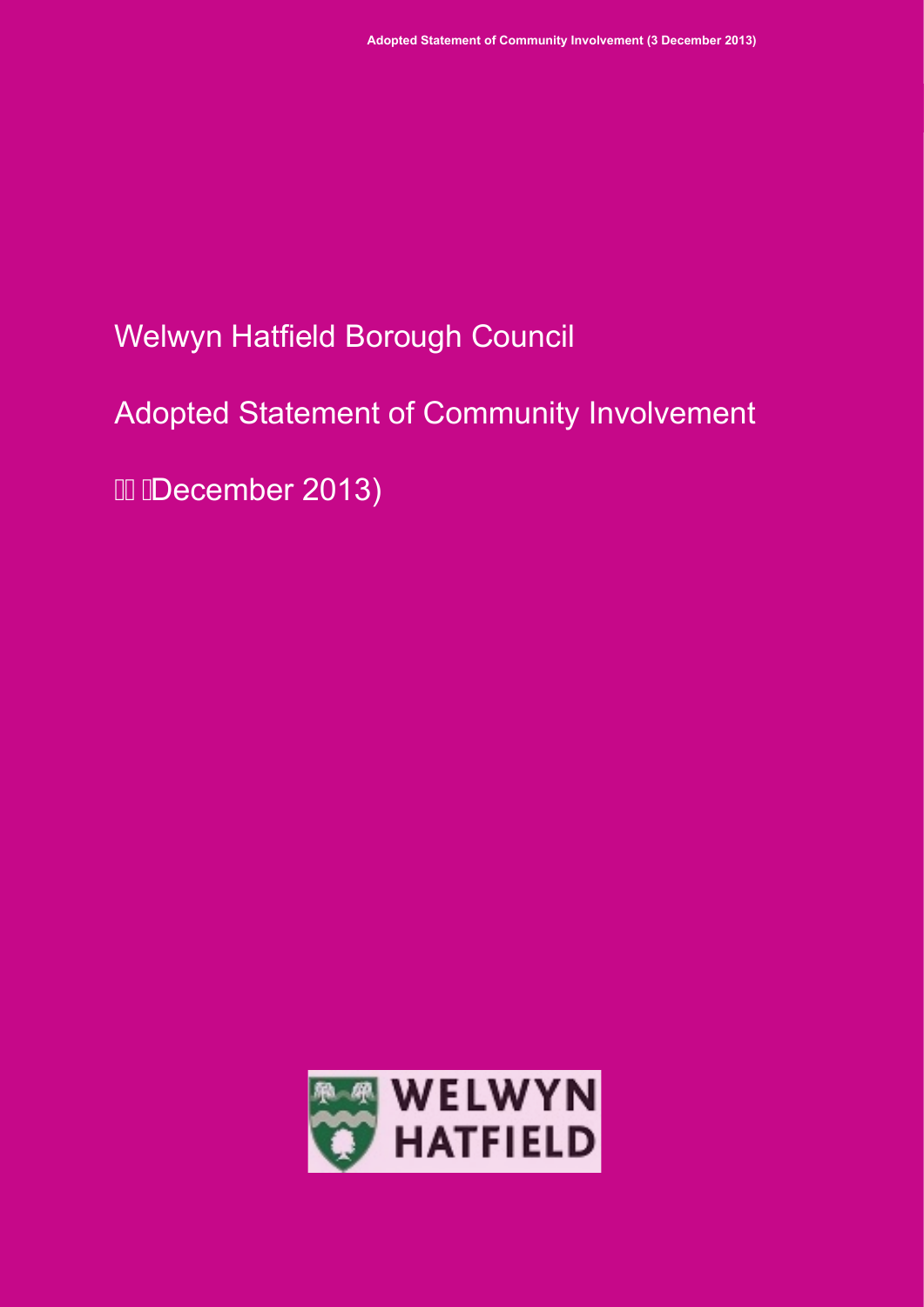# **Contents**

### **Glossary**

| Glossary<br><u>sivuun</u> |  |
|---------------------------|--|
|---------------------------|--|

### **Main document**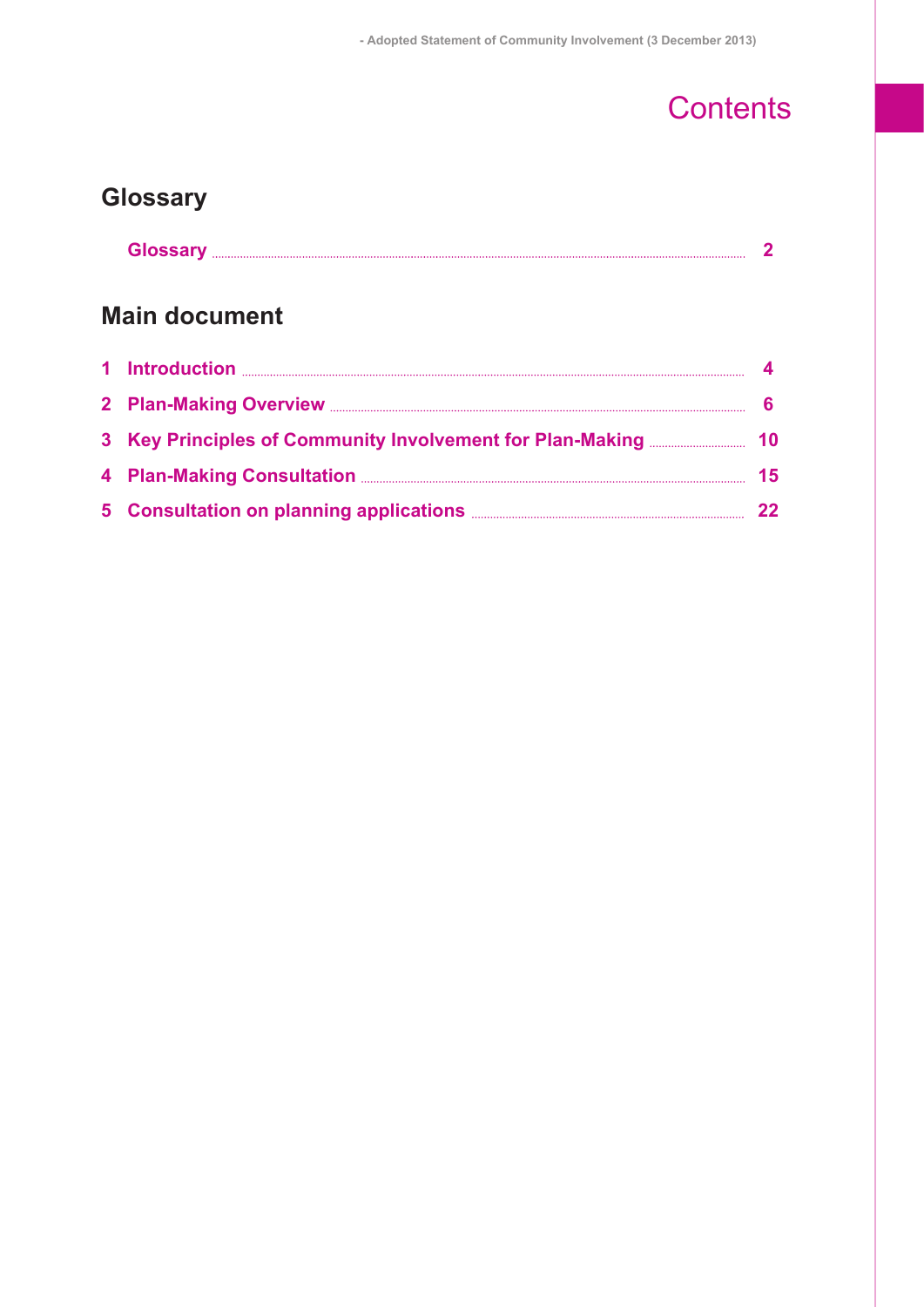# **Glossary**

### <span id="page-2-0"></span>**Glossary**

**Annual Monitoring Report (AMR)**: A report produced each year by local authorities, which assesses progress with, and the effectiveness of, its plan-making documents.

**Deposit or Inspection Point**: Locations across the borough where consultation documents can be viewed.

**Development Consultation Forum**: A public meeting for complex planning applications, where a developer explains proposals directly to councillors and the public before a decision is made on the application.

**Local Development Scheme (LDS)**: This public statement sets out the programme for the preparation of the Local Plan and Local Development Documents.

**Local Enterprise Partnership (LEP)**: A body, designated by the Secretary of State, established for the purpose of creating or improving the conditions for economic growth in an area.

**Local Nature Partnership (LNP):** Hertfordshire LNP is one of a number of LNPs across the country. Their main aims are to improve the range of benefits and services we get from a healthy natural environment, provide local leadership on environmental issues and to contribute to the green economy by linking with LEPs.

**Local Plan:** May consist of a single document or a set of documents including a Core Strategy, Site Allocations, Development Management Policies and Area Action Plans. Formal plans for a geographical area which are key points of reference when deciding planning applications.

**Local Strategic Partnership (LSP)**: A partnership that brings together organisations from the public, private, community and voluntary sector, with the aim of improving the social, environmental and economic well-being of its area. In Welwyn Hatfield the LSP is known as the Welwyn Hatfield Alliance. Hertfordshire Forward produces a county-wide sustainable community plan.

**Minerals and Waste Local Plan:** Produced by Hertfordshire County Council, these documents set out plans relating to mineral and waste developments in Hertfordshire.

**National Planning Policy Framework (NPPF):** Sets out the Government's planning policies for England and how these are expected to be applied.

**Neighbourhood Plan:** Prepared by local communities, these set out policies and proposals for the future development of a neighbourhood but they must conform to the strategic policies of the Local Plan.

**Planning Aid**: An organisation which provides free, independent and professional planning advice and support to communities and individuals who cannot afford to pay planning consultant fees. It also provides direct support for neighbourhood plans being prepared by local communities.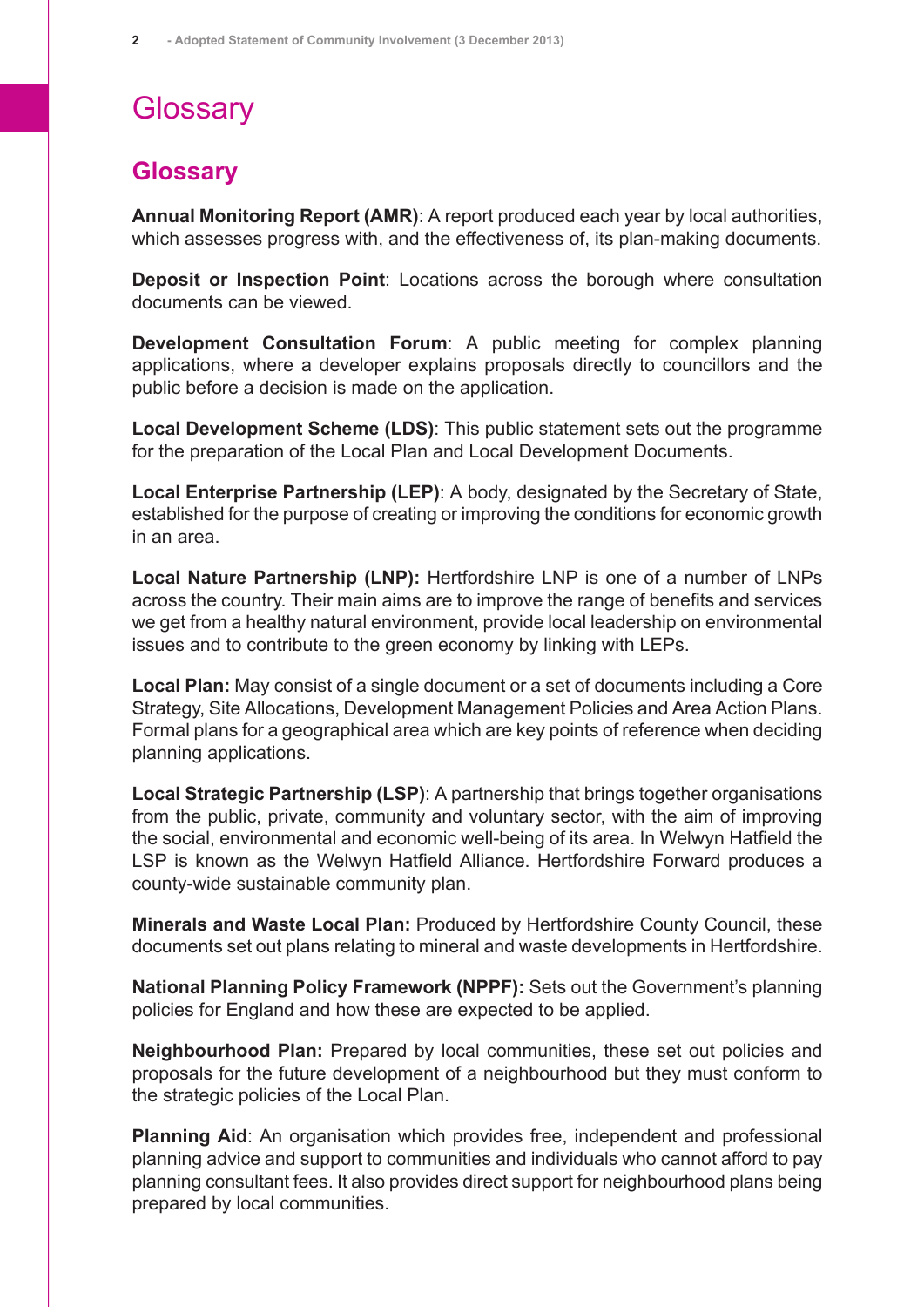# **Glossary**

**Planning Performance Agreements (PPAs)**: Voluntary agreements that commit applicants, local planning authorities and partner organisations to an agreed timetable for determining proposals.

**Programme Officer:** Person appointed to assist with all administrative matters related to Examinations of Local Plan documents.

**Supplementary Planning Document (SPD)**: These documents, including issue-based documents, design guidance and masterplans, provide more detail to how policies in the Local Plan should be used.

**Sustainability Appraisal (SA) including Strategic Environmental Assessment (SEA)**: A systematic and iterative appraisal process, incorporating the requirements of the Strategic Environmental Assessment Directive. The purpose of sustainability appraisal is to appraise the social, environmental and economic effects of the strategies and policies in a local development document from the outset of the preparation process. This will ensure that decisions are made that accord with sustainable development.

#### Disclaimer

This Glossary is neither a statement of law nor an interpretation of the law, and its status is only as an introductory guide to planning issues and it should not therefore be used as a source for statutory definitions.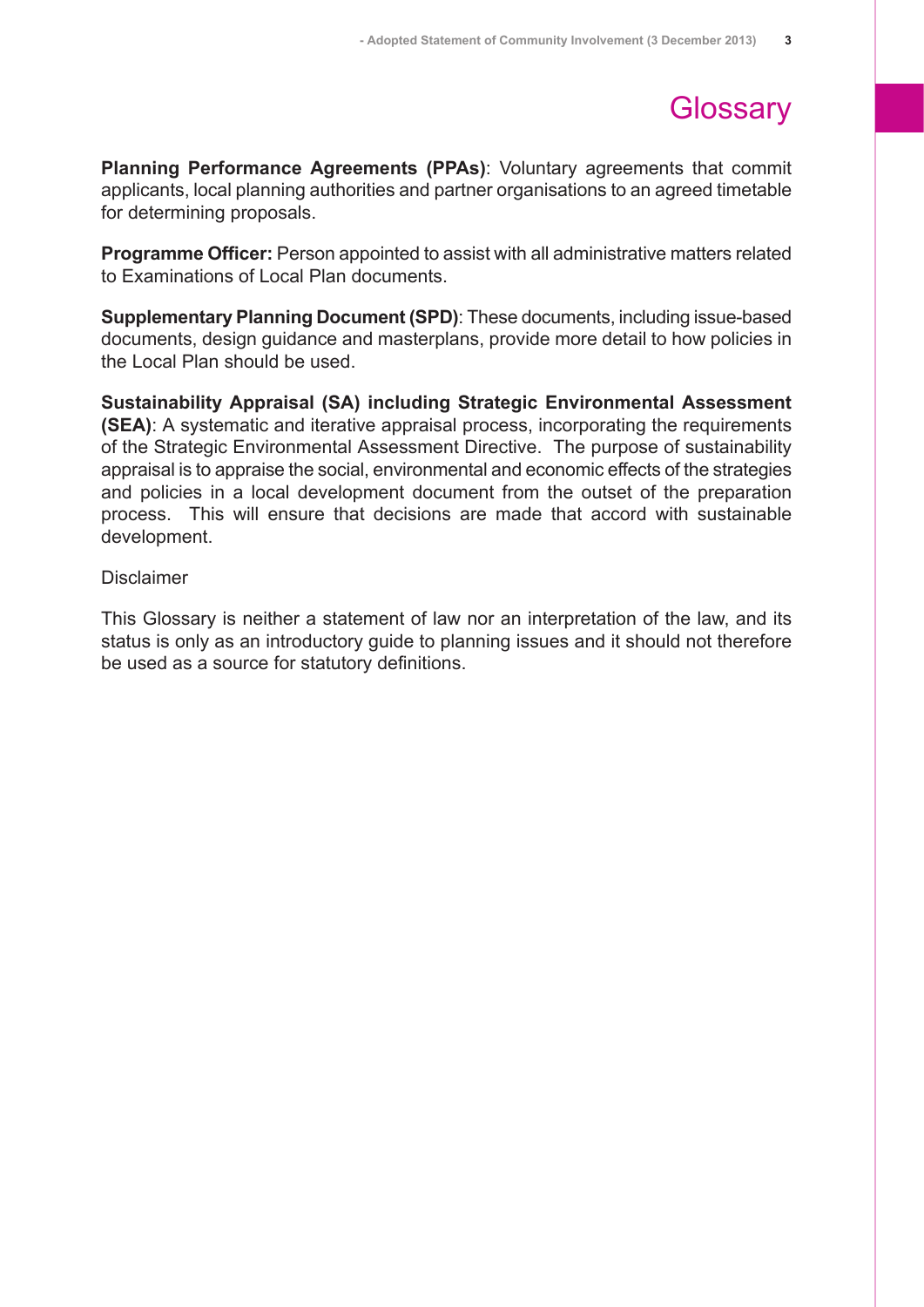## 1 Introduction

### <span id="page-4-0"></span>**1. Introduction**

#### **What is the Statement of Community Involvement?**

- **1.1** This document is the Statement of Community Involvement (SCI) for Welwyn Hatfield. It sets out how the council will involve the community in plan-making and when considering planning applications. In addition to setting out our own publicity and consultation procedures, the SCI also outlines what we expect applicants to do before they submit a planning application.
- **1.2** The document therefore explains:
	- **When** we will consult the community in relation to planning applications,  $\bullet$ development plan documents and supplementary planning documents;
	- **What** publicity and consultation we will expect from applicants before they  $\bullet$ submit a planning application;
	- **How** we will engage with the community;  $\bullet$
	- **Who** we will involve.

#### **Why prepare a Statement of Community Involvement?**

**1.3** All local planning authorities are required to produce an SCI. The legal requirements for consultation, community involvement and planning applications are currently set out in:

**Plan-making**: Planning and Compulsory Purchase Act 2004; Town and Country Planning (Local Development) England Regulations 2012; Neighbourhood Planning (General) Regulations 2012.

**Planning applications**: Town and Country Planning (Development Management) (England) Order 2010.

**1.4** Welwyn Hatfield's SCI demonstrates how these requirements are taken into account to ensure that, as far as possible, all parts of the community are able to be genuinely involved in preparing the planning documents and processing planning applications.

#### **How has it been prepared?**

**1.5** The council adopted its first SCI in January 2007. Since then there have been changes in government regulations, policies and guidance which have implications for the way the council involves the community in planning.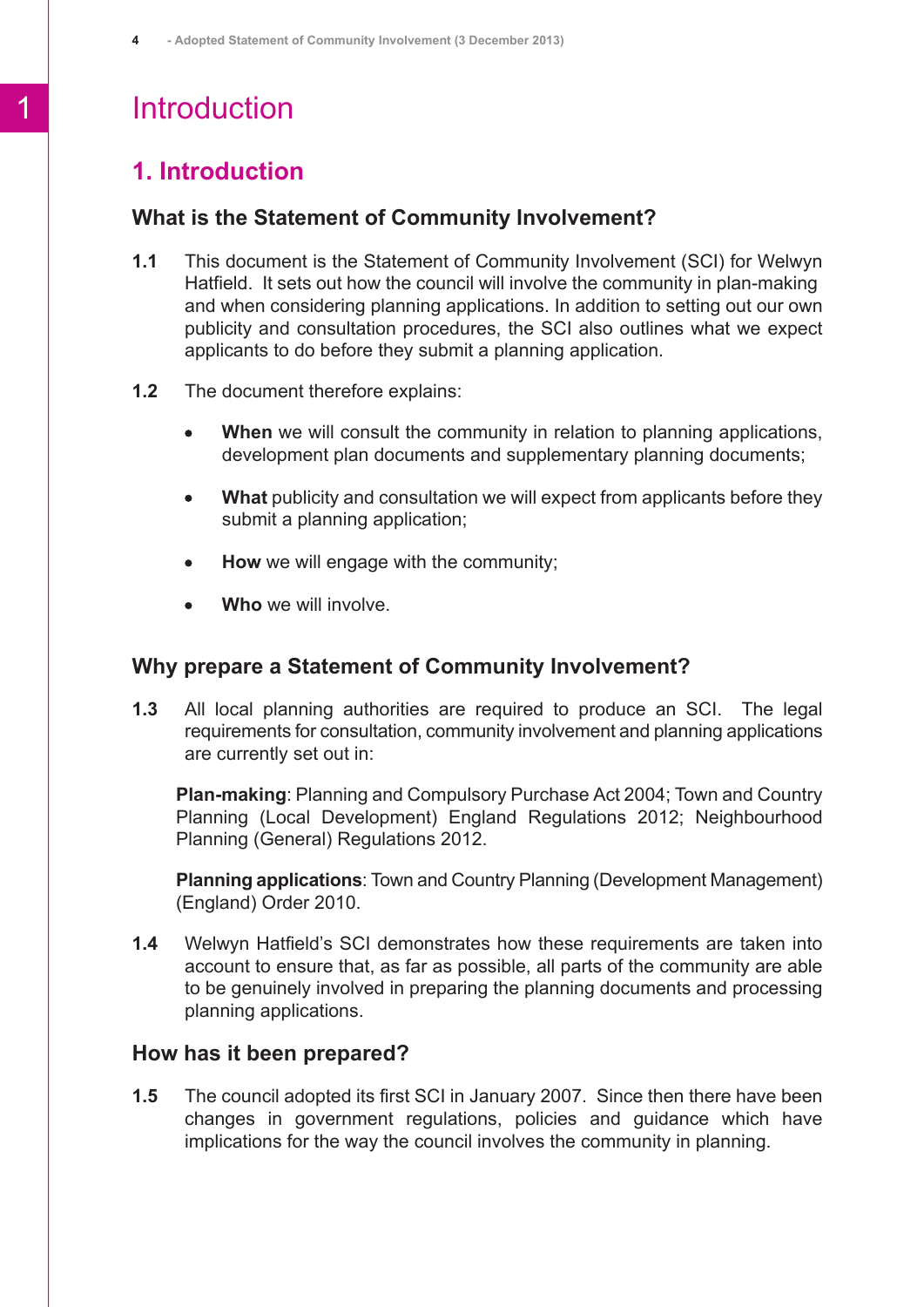## Introduction 1

- **1.6** The council started the review of the SCI by gathering the views and ideas of the community. A letter was sent to all the consultees on our database in March 2010, notifying people about the intention to review the SCI and asking for comments about the existing document
- **1.7** The comments received were taken into account and the Draft SCI was published for consultation between November 2012 and January 2013. The comments received and feedback on the effectiveness of the consultation were taken into account when preparing this final version of the document.

#### **When will we review the Statement of Community Involvement again?**

**1.8** We will review the SCI again if our monitoring shows that we could improve how effectively we consult people (for example if new ways of consulting people become available) or if the government requires us to change the way in which consultation takes place.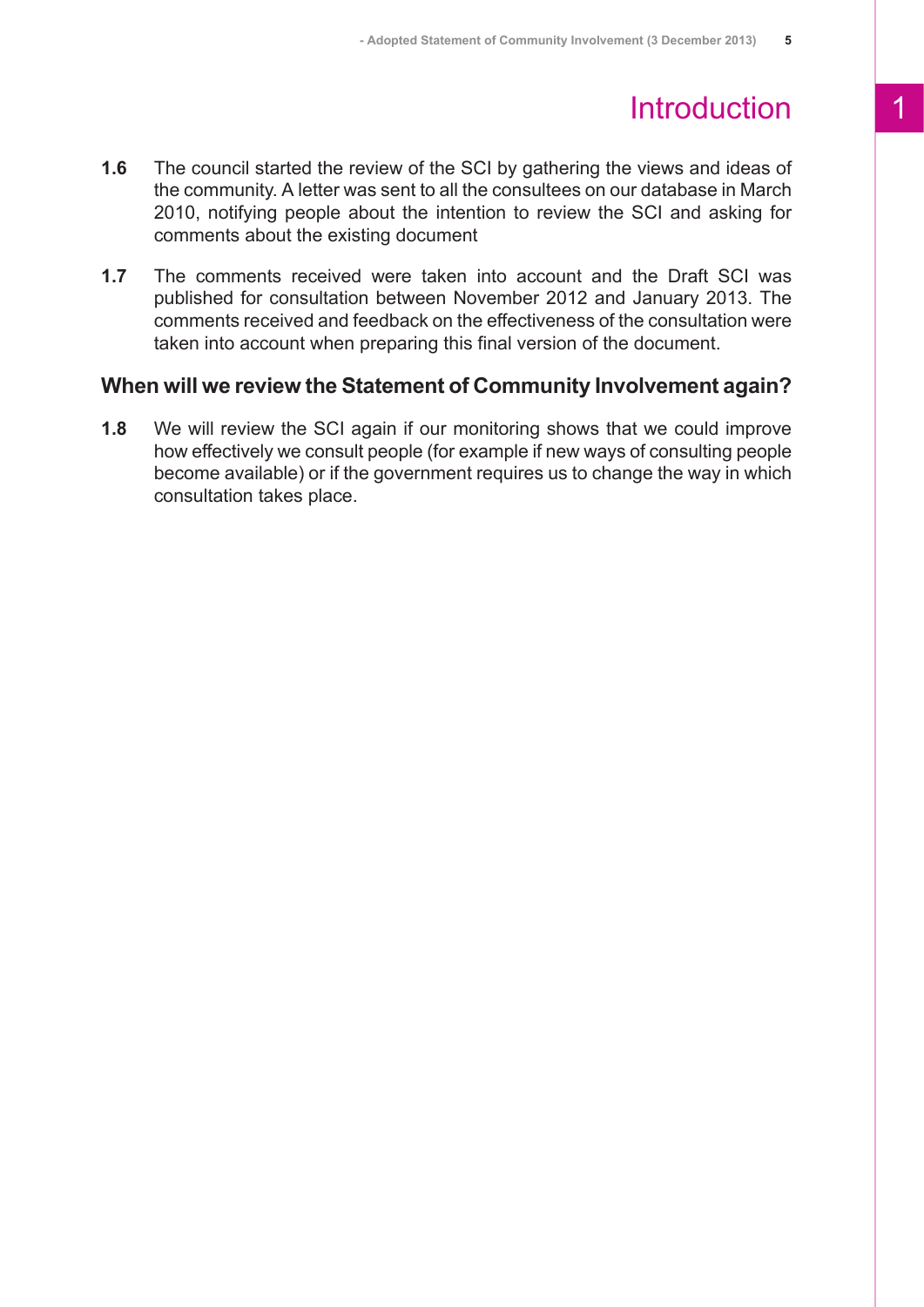### <span id="page-6-0"></span>**2. Plan-Making Overview**

**2.1** As a local planning authority Welwyn Hatfield Borough Council is required to produce plans about new development in the borough over a 15 - 20 year period. This involves deciding how much and what type of new housing is needed, where it should be built, deciding what facilities are needed (such as schools, community facilities and infrastructure) and ensuring there is sufficient land for employment needs. As part of this process it is essential that important parts of the borough's character and environment are conserved and enhanced, and that Welwyn Hatfield continues to be a place where people want to live and work in the future. Involving our community in making these plans is very important.

#### **What are the different types of plan that can be prepared?**

- **2.2** The new Local Plan will be central to delivering Welwyn Hatfield's vision for the future. It will set out how Welwyn Hatfield will develop over the next 15 to 20 years. The Local Plan may consist of a single document or a set of documents including a Core Strategy, Site Allocations, Development Management Policies and Area Action Plans.
- **2.3** Figure 1 below shows the types of document included in the Local Plan and the relationship to other plans that form the development plan and local development documents for an area.



**Figure 1: Plan-Making Documents in Welwyn Hatfield**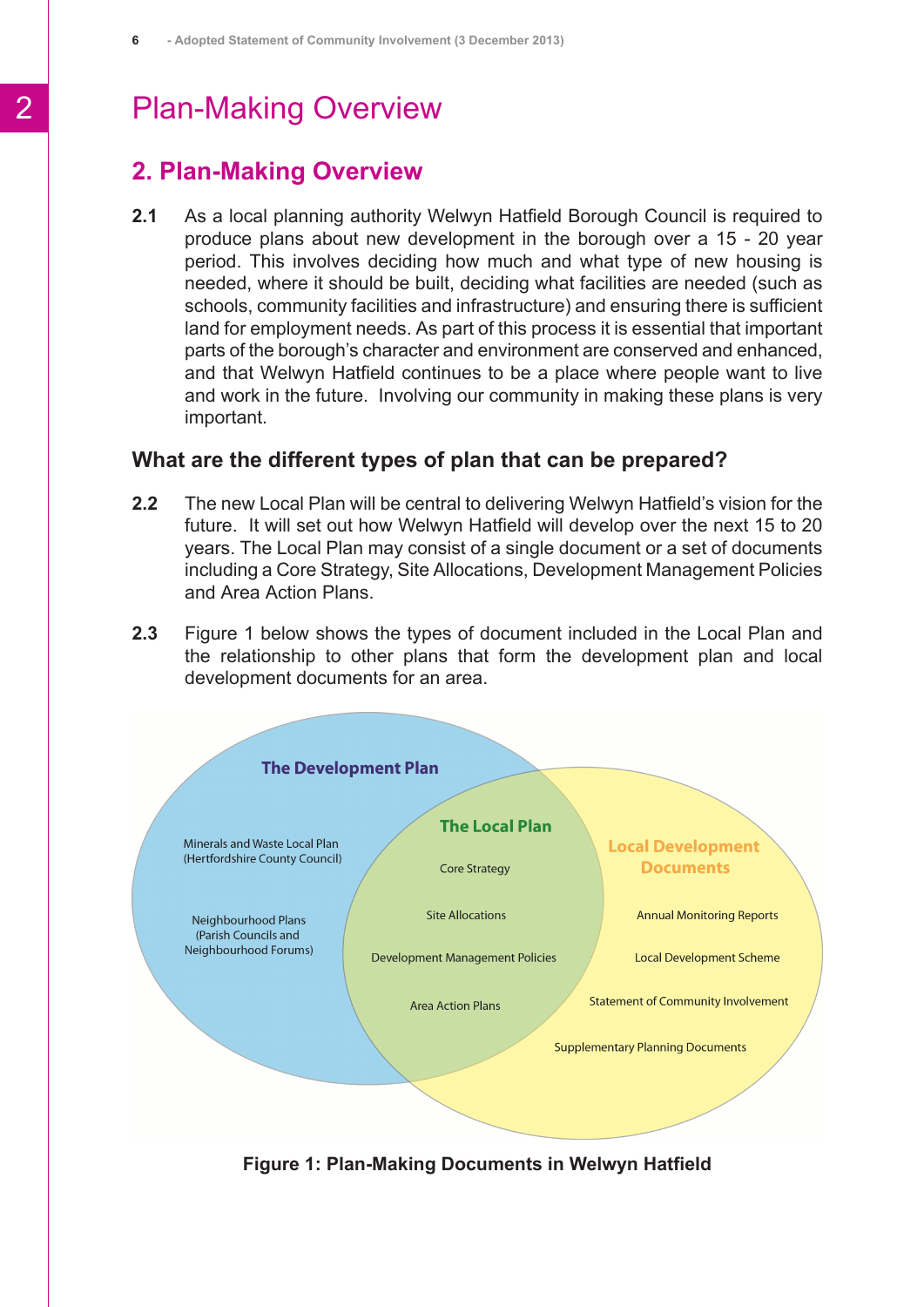- **2.4** As illustrated above, some documents are classified only as Local Development Documents or Development Plan Documents, whilst Local Plan documents are classified as both Local Development Documents and Development Plan **Documents**
- **2.5** Development Plan Documents are those that are used when determining planning applications. Local Development Documents are those that support or provide further detail on Local Plan Documents.

#### **Local Plan**

- **2.6** As part of the Development Plan, the Local Plan documents are formal plans for a geographical area or a specific subject. They contain planning policies, site allocations and other designations, which are key points of reference when deciding planning applications.
- **2.7** These documents are subject to rigorous procedures including public consultation with the community and examination by an independent inspector. They must be found sound by the inspector before they can be adopted by the council and also require a Sustainability Appraisal (SA) – an assessment of the economic, social and environmental impacts of a plan, which must also be put out for public consultation. As part of this process, the requirements of the Habitats Regulation are taken into account and the possible effects of a plan on European-protected areas assessed.

#### **Other documents which form part of the Development Plan**

#### *Neighbourhood Plan*

- **2.8** The Localism Act (2011) has empowered local communities to prepare their own Neighbourhood Development Plans should they wish to do so. These set out policies and proposals for the future development of a neighbourhood but they must conform to the strategic policies of the Local Plan. Although parish plans already exist in some local areas, Neighbourhood Plans, once adopted will have more weight in the planning system because they will form part of the overall Development Plan for an area. Therefore they will be used in conjunction with the Local Plan to consider planning applications in that area.
- **2.9** Parish and town councils have been empowered to lead on the preparation of Neighbourhood Plans which must conform with national planning policies and the Local Plan. Where there is no such council, a neighbourhood forum of at least 21 people must be formed from people living and working in the area in order to be designated by the council as a suitable body to take forward a Neighbourhood Plan.
- **2.10** The Neighbourhood Planning (General) Regulations 2012 require that a plan is subject to public consultation. This is similar to that which is required for Local Plan documents, with the neighbourhood group responsible for undertaking consultation during the preparation stage and the local authority responsible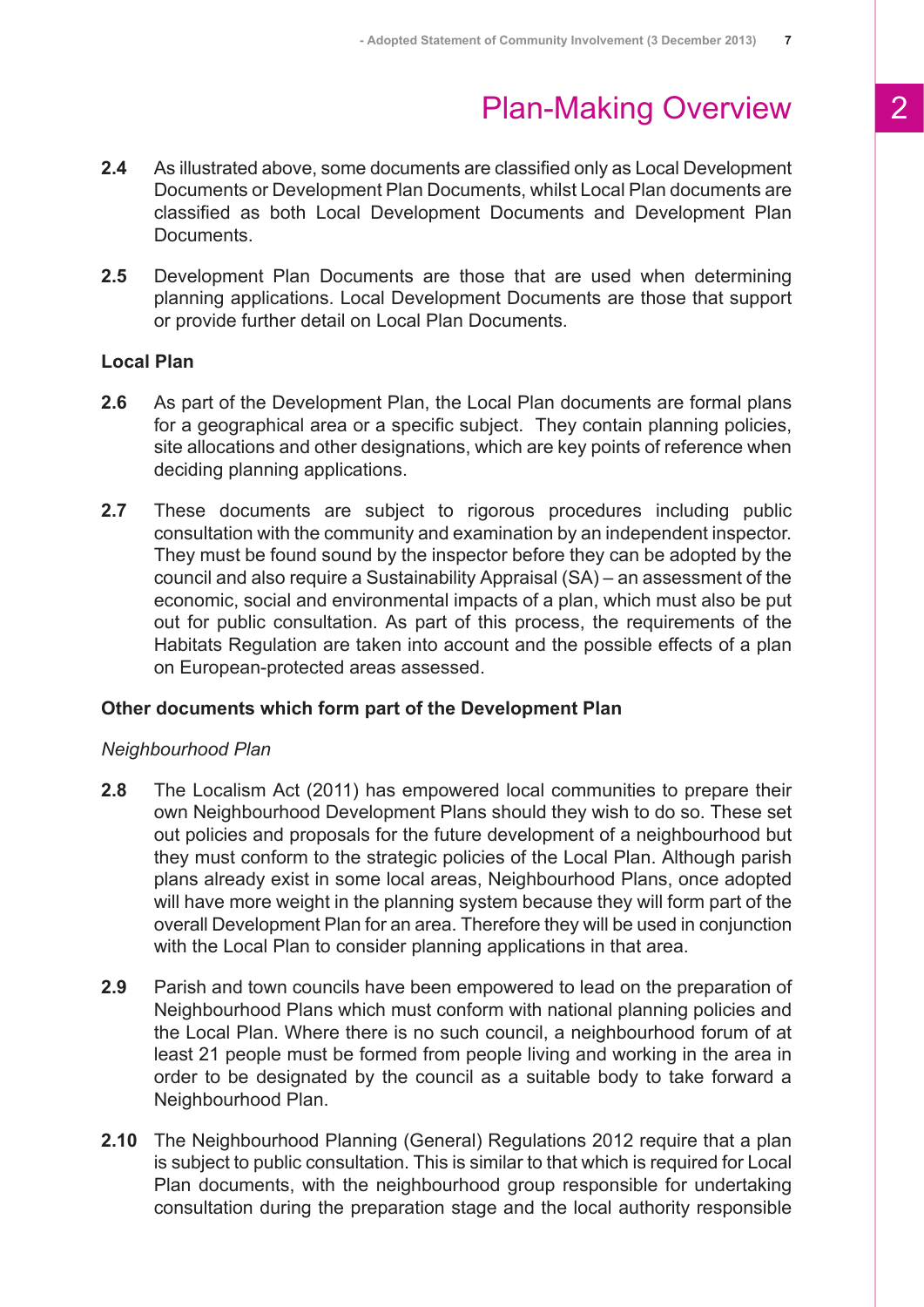following receipt of the submitted the plan. Neighbourhood Development Plans will be examined by an independent inspector and they will then be adopted by the local authority if they receive a 50% 'yes' vote in a public referendum. Further information on neighbourhood planning is available on the council's website at [www.welhat.gov.uk/neighbourhoodplanning](http://www.welhat.gov.uk/neighbourhoodplanning).

**2.11** In conjunction with these Neighbourhood Plans, local communities may decide to prepare a Neighbourhood Development Order. This allows certain types of development to take place as 'permitted development' without the need to apply for planning permission. This can include new buildings such as new housing (the community right to build). Neighbourhood Development Orders are also subject to consultation and an independent examination and a public referendum.

#### *Minerals and Waste Local Plan*

**2.12** Produced by Hertfordshire County Council, these documents set out plans relating to mineral and waste developments in Hertfordshire. Welwyn Hatfield Borough Council is not directly involved in writing these plans but is a statutory consultee. The County Council has produced its own SCI for matters which it is responsible for.

#### **Local Development Documents**

#### *Statement of Community Involvement (SCI)*

**2.13** As outlined in section one, this document sets out how the council will involve the community and other stakeholders in the preparation, alteration and review of the Local Plan. The Local Plan and Supplementary Planning Documents (SPDs) need to conform with the requirements set out in SCI.

#### *Supplementary Planning Documents (SPDs)*

**2.14** These documents, including issue-based documents, design guidance and masterplans, provide more detail to how policies in the Local Plan should be used. SPDs are produced when needed and will also be prepared with the involvement of the community. They are not subject to examination by an independent inspector but are adopted following agreement by council's cabinet.

#### *Local Development Scheme (LDS)*

**2.15** This public statement sets out the programme for the preparation of the Local Plan and Local Development Documents. A copy is available on the council's website. Due to the nature of its contents, it is not subject to public consultation.

#### *Annual Monitoring Report (AMR)*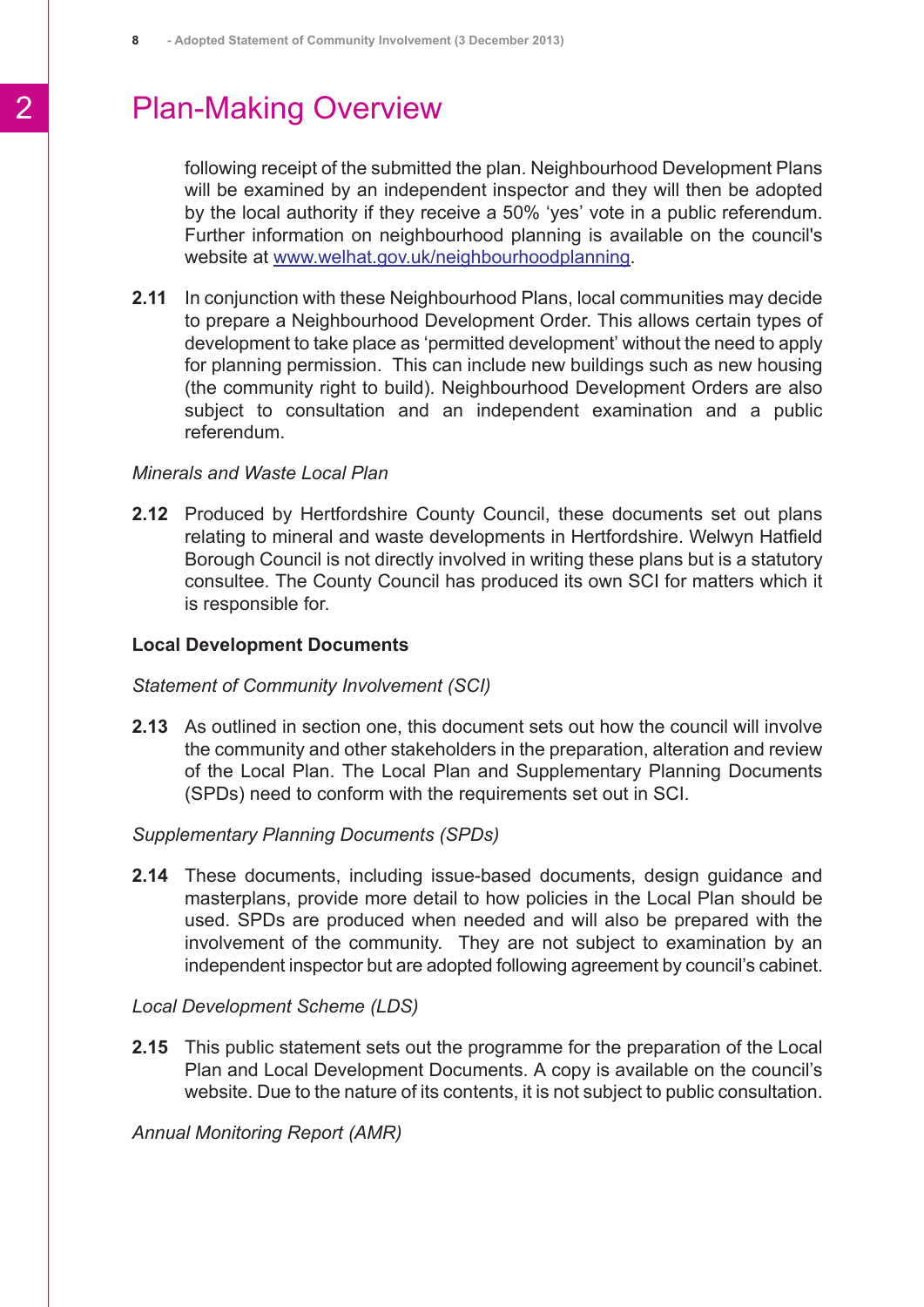**2.16** A report produced each year by local authorities, which assesses progress with, and the effectiveness of,plan-making documents. These are also available to view on the council's website. Due to the nature of its contents, it is not subject to public consultation.

#### **Community Infrastructure Levy (CIL)**

- **2.17** The CIL allows local authorities to set charges which developers must pay when bringing forward new development in order to contribute to the delivery of infrastructure to support development. As part of the development of its CIL charging schedule, the council will conduct consultation in accordance with the governments most up-to-date CIL Regulations and Guidance.
- **2.18** The April 2013 CIL Regulations require a meaningful proportion of CIL monies to be allocated to neighbourhoods where new development has taken place. The Council will meet consultation requirements set out in the Regulations (at the relevant time) for allocating CIL monies to these neighbourhoods.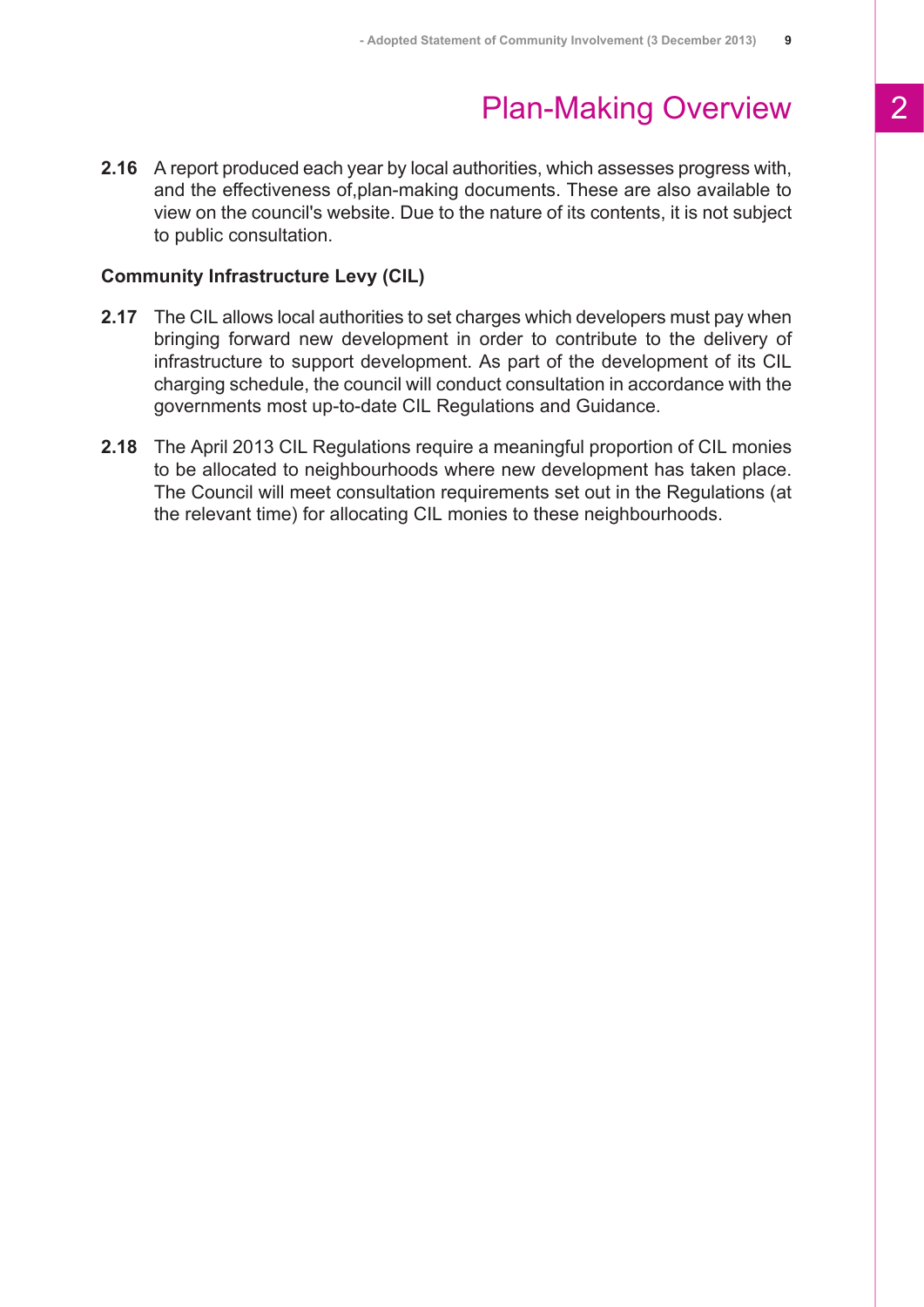### <span id="page-10-0"></span>**3. Key Principles of Community Involvement for Plan-Making** Key Principles of Community Involvement for Plan-Making

#### **Who to Consult?**

- **3.1** The National Planning Policy Framework (NPPF), published in 2012, emphasises the need to involve all sections of the community in plan-making. There are many individuals, groups and organisations in Welwyn Hatfield who will be given the opportunity to be involved in the preparation of planning documents.
- **3.2** The council has an electronic database of consultees to involve at various stages of the plan making process. This list is not fixed and those who wish to be consulted can be added to it. Others who may no longer wish to be involved will be removed from the list on request.
- **3.3** To guide the plan-making process, the council has divided consultees into four sub-sections to reflect requirements in government regulation. These lists of groups or bodies are not exhaustive and will evolve due to re-organisations or legislative change. The bodies consulted will be continually reviewed and updated as appropriate.
- **3.4** Specific consultation bodies and general consultation bodies are statutory consultees and if considered relevant to a particular issue or document they must be consulted at a prescribed stage of the document preparation. Equally, by law, businesses and residents in the area should be consulted if it is considered appropriate.

#### **The Specific Consultation Bodies**

- **3.5** Statutory consultees, currently defined as:
	- A local planning authority that adjoins the borough;  $\bullet$
	- Hertfordshire County Council and any county councils that adjoin the  $\bullet$ borough;
	- Parish Councils within and adjoining the borough;  $\bullet$
	- A local policing body;  $\bullet$
	- The Coal Authority;  $\bullet$
	- The Environment Agency;  $\bullet$
	- The Historic Buildings and Monument Commission for England (English  $\bullet$ Heritage);
	- Natural England;
	- The Marine Management Organisation;  $\bullet$
	- Network Rail Infrastructure Limited;  $\bullet$
	- Highways Agency;  $\bullet$
	- Any person to whom the electronic communications code applies by virtue  $\bullet$ of a direction given under Section 106 (3) (a) of the Communication Act 2003, and any person who owns or control electronic communications apparatus situated in any part of the area;
	- Primary Care Trust;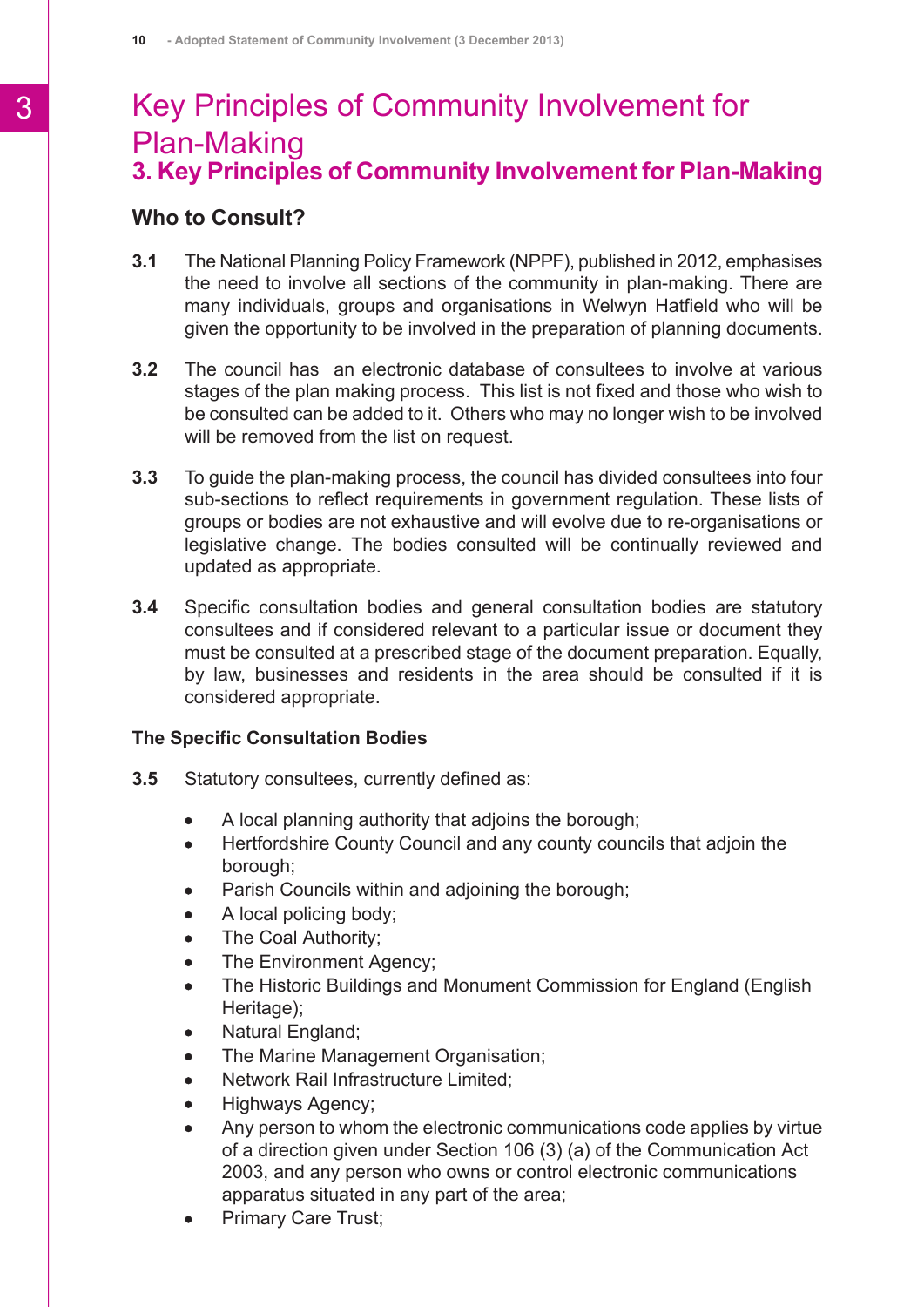## Key Principles of Community Involvement for Plan-Making

- Utilities and service providers; and  $\bullet$
- Homes and Communities Agency.

#### **General Consultation Bodies**

- **3.6** Statutory consultees, currently defined as:
	- Voluntary bodies, some or all of whose activities benefits any part of the  $\bullet$ area;
	- Bodies which represent the interest of:
		- different ethnic or national groups in the area;  $\bullet$
		- different religious groups in the area;  $\bullet$
		- $\bullet$ disabled people in the area; and
		- persons carrying on businesses in the area.  $\bullet$

#### **Other Consultation Bodies or Organisations**

- **3.7** In addition, there are a number of other types of bodies, groups and organisations that the council considers are equally as important to consult and these are identified below:
	- Environmental groups;
	- Groups representing users, and the providers, of leisure, sport and recreation
	- Health, education, social service and community based service providers;
	- Cultural, historical and archaeological groups or bodies;
	- Citizens' / borough / tenants panels;
	- Local residents and community associations;
	- Registered social landlords;
	- House builders and developers;
	- Landowners and land agents;
	- Public transport users and providers;
	- Groups representing retired and elderly persons;  $\bullet$
	- Groups representing young people; and
	- The local strategic partnership.  $\bullet$

#### **Wider Community**

**3.8** Equally, It is very important that the wider community- people who live, work, run businesses and study in the borough – are consulted. Members of the public who would like to be notified about planning consultations and the progress of documents can add their details to the consultees electronic database.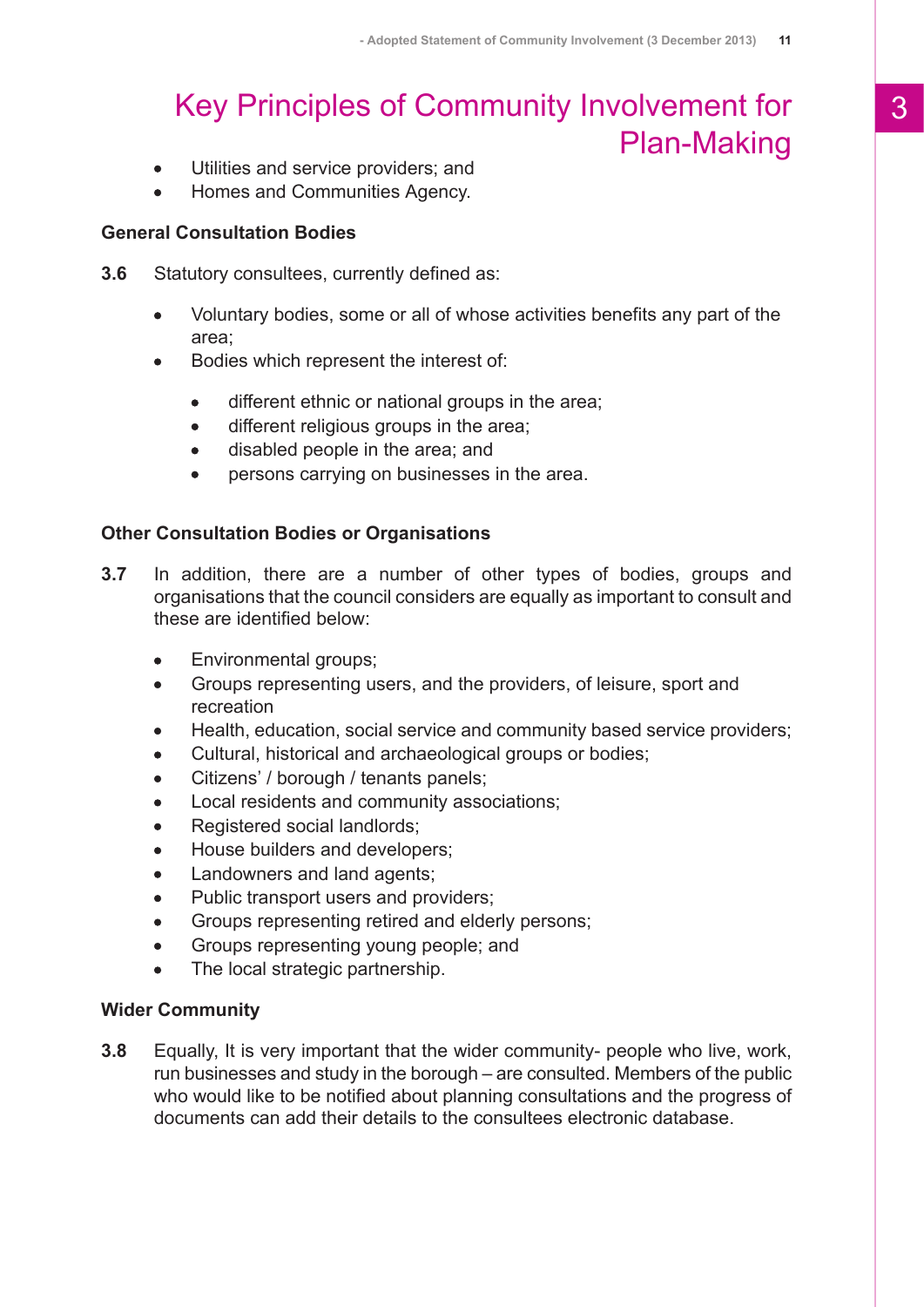### **Corporate Consultation** Key Principles of Community Involvement for Plan-Making

- **3.9** Approaches to planning consultations need to be consistent with corporate priorities and approaches. The council aims to encourage localism so wants to ensure the local community is engaged effectively. The council's Business Plan (2012-15) emphasises the importance of consultation and engagement with local people, customers and partners.
- **3.10** Work is ongoing to produce a Community Engagement Strategy , which will increase the coordination between different consultations in the council and provide corporate guidance on the scope and methods of consultation. To inform this strategy a toolkit of best practice for working with community groups is being prepared which will be a useful reference for planning teams before the strategy is complete.
- **3.11** When considered appropriate, the planning teams will consider using Welwyn Hatfield's Borough Panel, which is a group of residents who have already signed up to be consulted on council services and issues about 4/5 times a year.

#### **Links to the Local Strategic Partnership and Community Strategy**

- **3.12** Working with the Welwyn Hatfield Alliance is one of the ways in which the council involves partner organisations and interested parties in planning matters. The Alliance is the local strategic partnership (LSP) for Welwyn Hatfield and consists of representatives from public, private, voluntary and community organisations. It is responsible for the Sustainable Community Strategy which provides the context for plan-making.
- **3.13** The Welwyn Hatfield Sustainable Community Strategy 2011-2014 has a vision to 'make Welwyn Hatfield a safe, healthy and prosperous borough where people want to live, work and raise their family'.
- **3.14** The Local Plan will play an important role in contributing towards the this vision. For further information on the Alliance and the Sustainable Community Strategy see http://www.welhat.gov.uk/index.aspx?articleid=313.

#### **Links to the Local Enterprise Partnership**

**3.15** The Hertfordshire Local Enterprise Partnership (LEP) is a business-led partnership which aims to accelerate economic growth in the county and create jobs. It has an important role to play in encouraging inward investment, facilitating growth of the local economy and engaging with local businesses. The council will work in partnership with the LEP in its efforts to consult with the local business community and potential inward investors.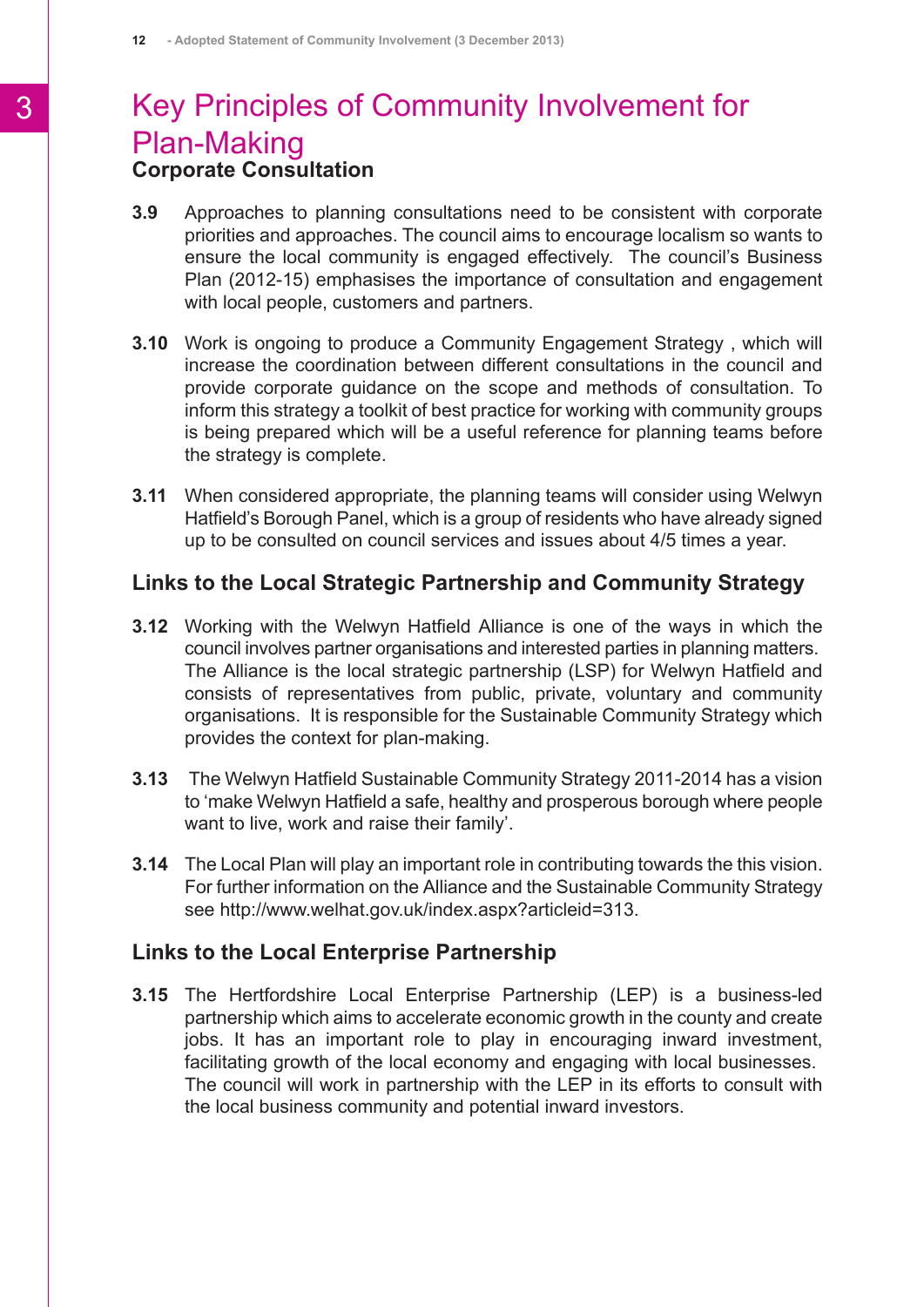# Key Principles of Community Involvement for Plan-Making

### **Links to the Local Nature Partnership**

**3.16** The Hertfordshire Local Nature Partnership (LNP) is one of a number of LNPs across the country. Their main aims are to improve the range of benefits and services we get from a healthy natural environment, provide local leadership on environmental issues and to contribute to the green economy by linking with LEPs. They will also contribute to local authority planning and co-operate with other partnerships where this results in more efficient use of resources. Partnerships will be fully inclusive with representation from local authorities, community forums, government arms length bodies, civil society organisations and environmental charities, existing biodiversity and green infrastructure partnerships, land owners, businesses, LEPs, health and wellbeing reps and education establishments.

### **Duty to Co-operate**

- **3.17** Section 110 of the Localism Act and guidance in the National Planning Policy Framework (NPPF), set out the duty to cooperate. This duty requires Welwyn Hatfield Borough Council to work with neighbouring authorities and other public bodies involved in planning when it comes to tackling issues at a larger than local scale. The bodies that we are bound to work together with by the duty currently include:
	- Local planning authorities;  $\bullet$
	- Hertfordshire County Council;
	- The Hertfordshire LEP;
	- The Environment Agency;
	- English Heritage;
	- Natural England;
	- The Integrated Transport Authority (if one is formed in Hertfordshire);
	- The Office of Rail Regulation;  $\bullet$
	- The primary care trusts;
	- The Civil Aviation Authority;
	- Homes and Community Agency; and  $\bullet$
	- In addition, the NPPF requires local planning authorities to work  $\bullet$ collaboratively with LNPs.
- **3.18** Examples when the duty may be relevant include meeting housing requirements that cannot be met wholly within one area or transport improvements. Cooperation on the production of the evidence base has taken place across Hertfordshire and a number of studies have been jointly commissioned. Joint working with service and infrastructure providers has also taken place on the identification of infrastructure requirements.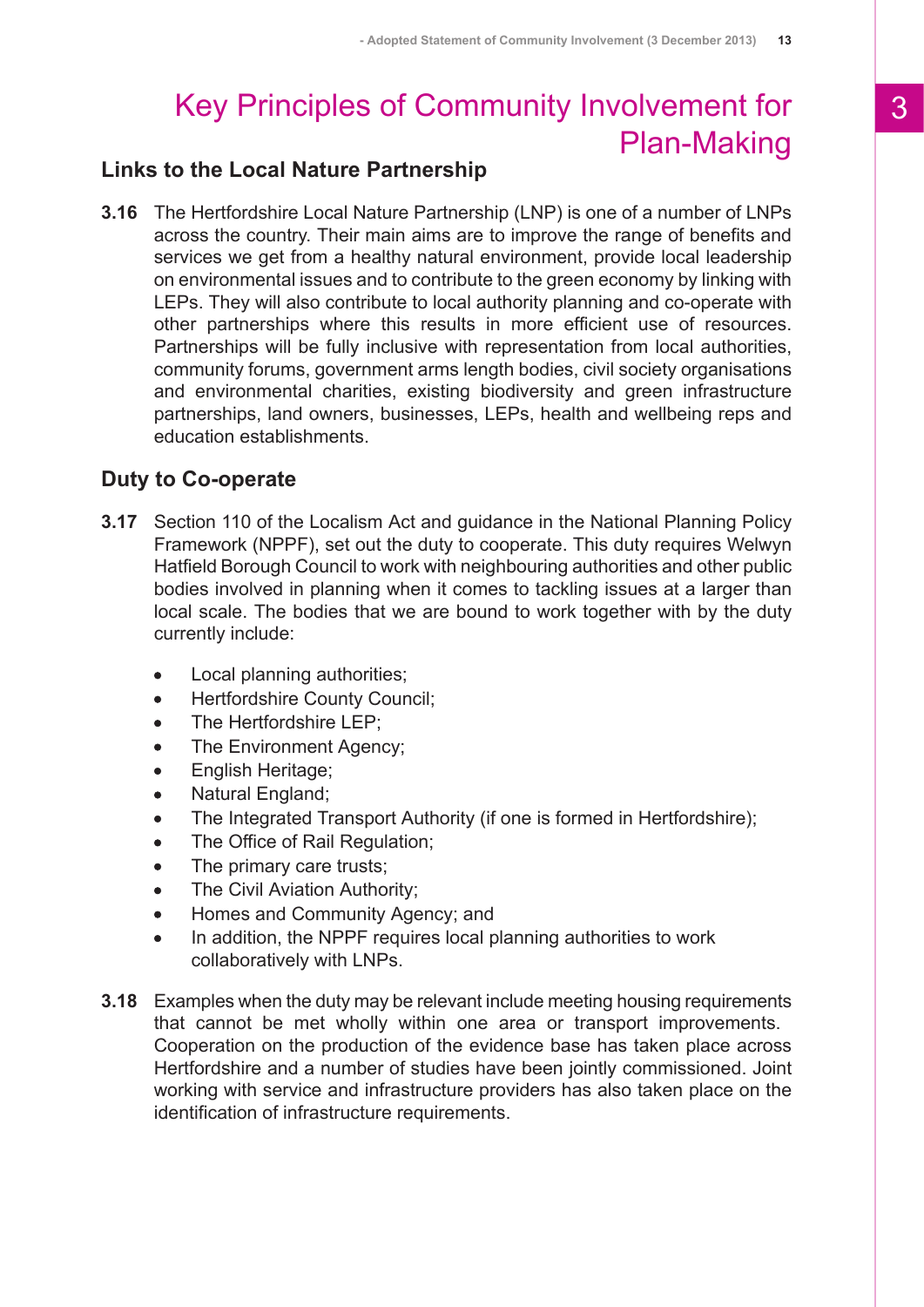### **Equalities** Key Principles of Community Involvement for Plan-Making

- **3.19** The council will ensure that planning services comply with its Single Equalities Scheme (2011), which is based upon the requirements of the Equalities Act 2010. Details can be viewed on the council's website.
- **3.20** An Equality Impact Assessment of the Draft Statement of Community involvement was undertaken to assess the impact of the strategy on different groups of people and to prevent any discrimination. It was concluded that due to the document aiming to engage with all sections of the community, the potential impact was generally considered to be positive so the assessment did not proceed beyond the screening stage. It is felt that the conclusions above remain applicable.

#### **Making Effective Use of Resources**

- **3.21** The council has to balance the extent of community engagement with the available staffing and financial resources. Staff within the planning policy team will primarily be responsible for carrying out the consultation processes for the Local Plan.
- **3.22** In order to avoid consultation fatigue we will maximise opportunities for joint consultation within the council and with our partners or rely on consultations carried out by other parts of the council if appropriate for the topic.
- **3.23** Resources will be targeted to where they will be used most effectively. Workshops and focus groups are resource intensive and will therefore be used where a more considered response is required or where there is an opportunity to consider a topic in more depth to encourage greater participation from particular sections of the community.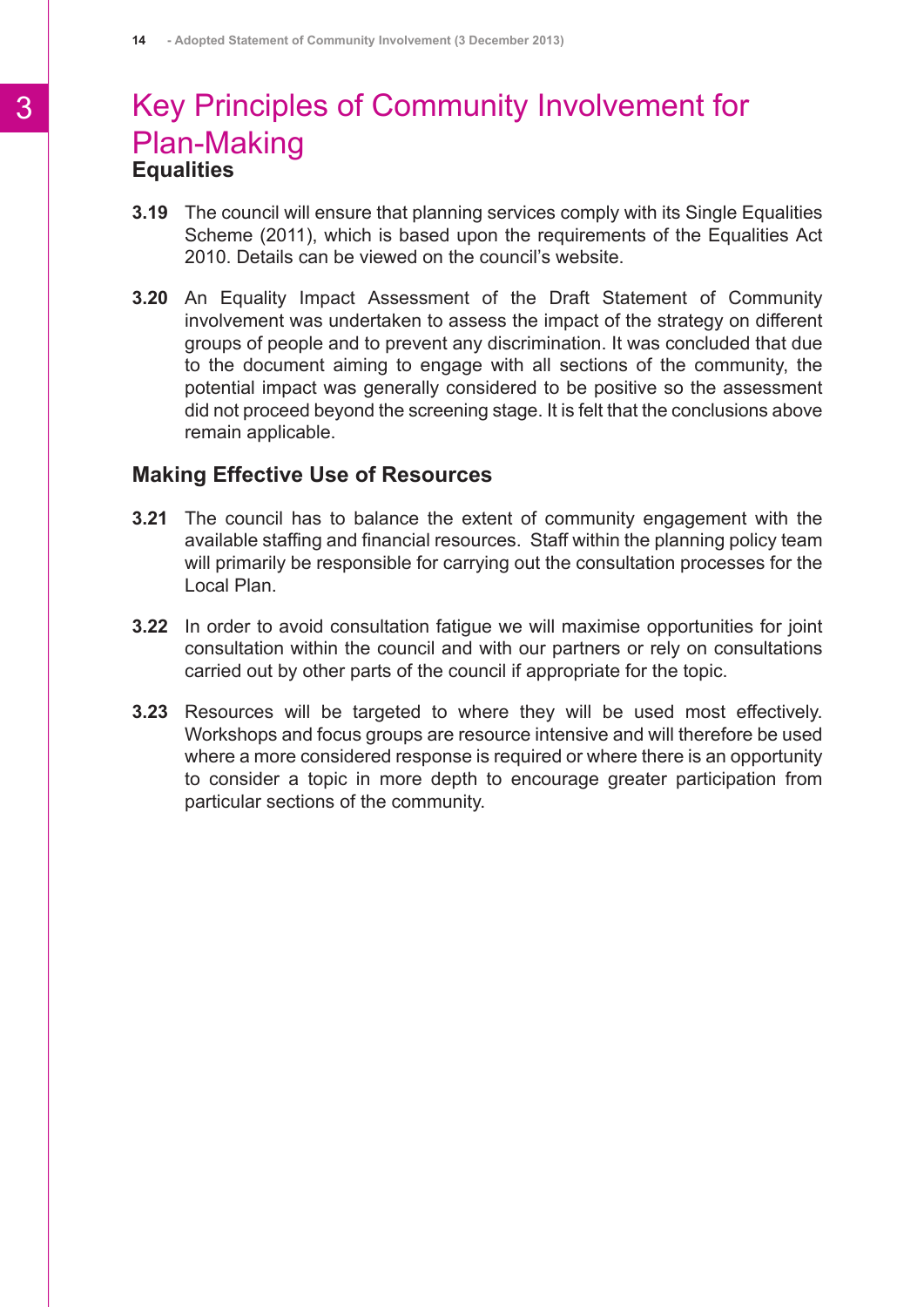### <span id="page-15-0"></span>**4. Plan-Making Consultation**

#### **How, When and Who we will consult**

- **4.1** The type of consultation we do depends on the document and the stage of its production. As outlined in tables 1 and 2, the council will use a range of consultation techniques to engage with the community.
- **4.2** Figure 2 identifies that there are four key stages to producing Local Plan documents. The details of how and who the council will engage with at each stage is then outlined in table 1.



#### **Figure 2: Main stages in preparing Local Plan documents**

**Table 1: Four stages of producing Local Plan documents (Core Strategy, Site Allocations, Area Action Plan and Development Management Policies)**

| <b>Stage 1 - Prepare Plan</b>                                                                                                                                                                                     |                        |                                                                                                                                                                                                                                                                                                                                                                                                                                                                                                                                                                                                                                                     |  |  |  |
|-------------------------------------------------------------------------------------------------------------------------------------------------------------------------------------------------------------------|------------------------|-----------------------------------------------------------------------------------------------------------------------------------------------------------------------------------------------------------------------------------------------------------------------------------------------------------------------------------------------------------------------------------------------------------------------------------------------------------------------------------------------------------------------------------------------------------------------------------------------------------------------------------------------------|--|--|--|
| Whilst the plan is being scoped and prepared it is important that the local community<br>have the opportunity to identify local issues, influence the options for future<br>development and examine the evidence. |                        |                                                                                                                                                                                                                                                                                                                                                                                                                                                                                                                                                                                                                                                     |  |  |  |
| What<br>will<br>we do                                                                                                                                                                                             | $\bullet$<br>$\bullet$ | As a minimum, we will ensure that we comply with the relevant current<br>planning regulations. We will consult more widely where it is relevant<br>and appropriate to do so.<br>We will advertise any consultation and make it clear where material<br>can be viewed by the community.<br>When possible, summary documents, maps and diagrams explaining<br>the key issues and proposals will be published.<br>We will maintain and add people to our planning database at any time.<br>Comments received at this stage will be taken into account, together<br>with any available technical evidence as well as national policies and<br>guidance. |  |  |  |
| <b>Who</b><br>will<br>we<br>consult                                                                                                                                                                               | $\bullet$              | We will notify specific consultation bodies that may have an interest<br>in the document.                                                                                                                                                                                                                                                                                                                                                                                                                                                                                                                                                           |  |  |  |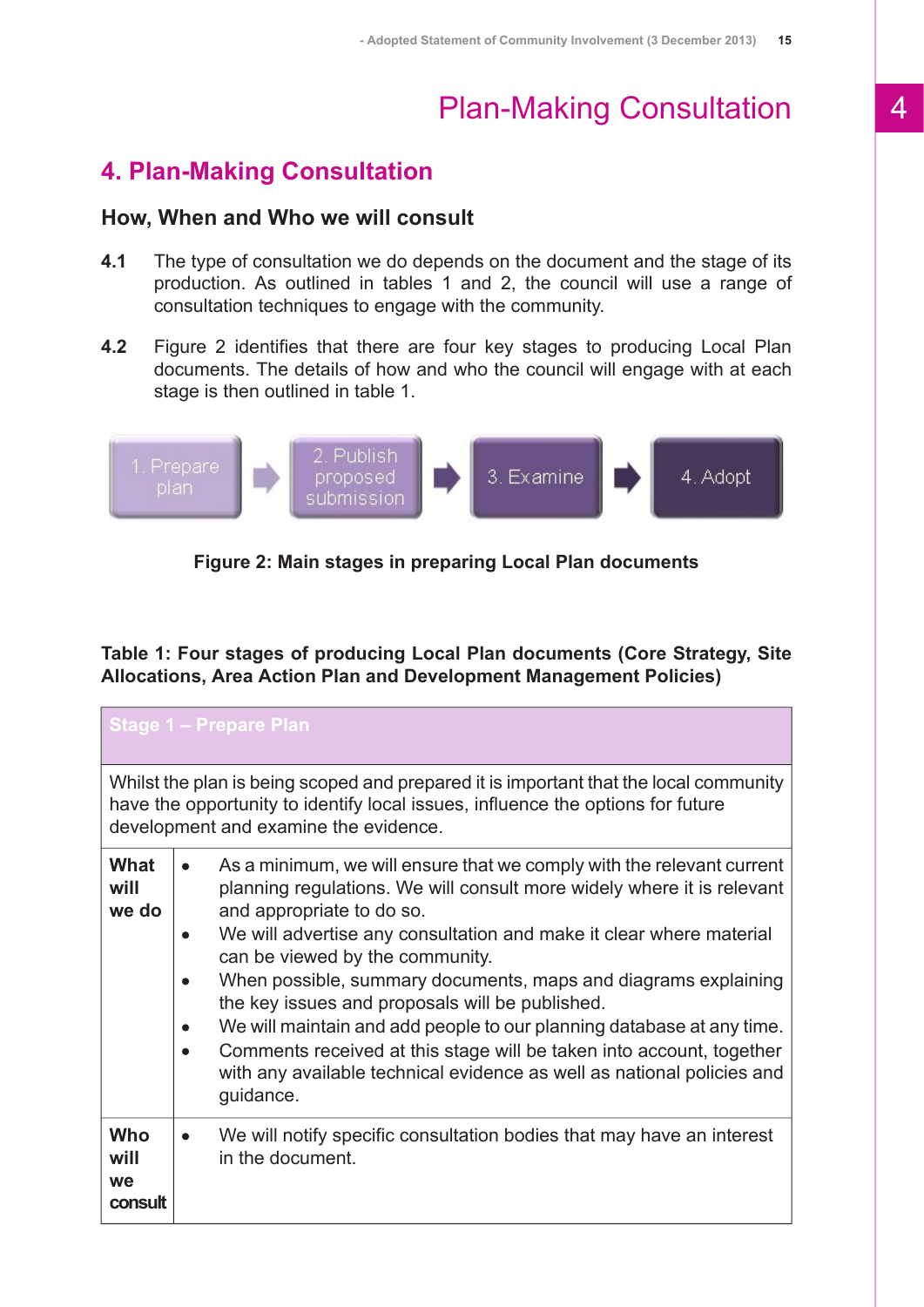#### **Stage 1 – Prepare Plan**

|                          | We will engage with general consultation bodies, and other consultation<br>$\bullet$<br>bodies as appropriate.                                                       |
|--------------------------|----------------------------------------------------------------------------------------------------------------------------------------------------------------------|
|                          | We will consult with the wider community at least once during this<br>$\bullet$<br>stage in the production of the document.                                          |
| <b>How</b><br>will<br>we | We will use a range of types of consultation during this stage in order to<br>understand key issues and views. Methods will include one or more of the<br>following: |
| consult                  | Surveys and questionnaires.                                                                                                                                          |
|                          | Correspondence through letters or email.<br>٠                                                                                                                        |
|                          | Workshops or focus groups.<br>$\bullet$                                                                                                                              |
|                          | Drop-in events, displays or exhibitions.<br>$\bullet$                                                                                                                |
|                          | Meetings (one to one or group).<br>$\bullet$                                                                                                                         |
|                          | Make plans available on our website and at public inspection points<br>$\bullet$                                                                                     |
|                          | (council offices and local libraries).                                                                                                                               |
|                          | Targeted measures for hard to reach groups.                                                                                                                          |

#### **Stage 2 – Publish Proposed Submission**

The council will prepare and consult on the final draft of the plan before it is submitted to the Secretary of State for examination**.** Representations submitted at this stage are forwarded to the Planning Inspector.

| What<br>will<br>we do               | $\bullet$<br>$\bullet$<br>$\bullet$ | As a minimum, the council will comply with the relevant planning<br>regulations.<br>We will consult on the plan for at least six weeks. The submission<br>documents and other relevant documents must be available for<br>inspection on the website and at the council's office and other public<br>inspection points.<br>When possible, summary documents, maps and diagrams explaining<br>the key issues and proposals will be published.<br>We will notify consultees.<br>The council will publicisewhere and when the documents may be<br>inspected.<br>Make printed copies of the plan available at a reasonable charge.<br>Where appropriate, the council will make changes to the document<br>before it is submitted to the Secretary of State. All representations<br>received at this stage will be forwarded to the Secretary of State. |
|-------------------------------------|-------------------------------------|---------------------------------------------------------------------------------------------------------------------------------------------------------------------------------------------------------------------------------------------------------------------------------------------------------------------------------------------------------------------------------------------------------------------------------------------------------------------------------------------------------------------------------------------------------------------------------------------------------------------------------------------------------------------------------------------------------------------------------------------------------------------------------------------------------------------------------------------------|
|                                     |                                     |                                                                                                                                                                                                                                                                                                                                                                                                                                                                                                                                                                                                                                                                                                                                                                                                                                                   |
| <b>Who</b><br>will<br>we<br>consult | $\bullet$<br>٠                      | We will notify those specific, general and other Consultation bodies<br>that were invited to make representations at an earlier stage.<br>The wider community (as appropriate to the document) will also be<br>consulted.                                                                                                                                                                                                                                                                                                                                                                                                                                                                                                                                                                                                                         |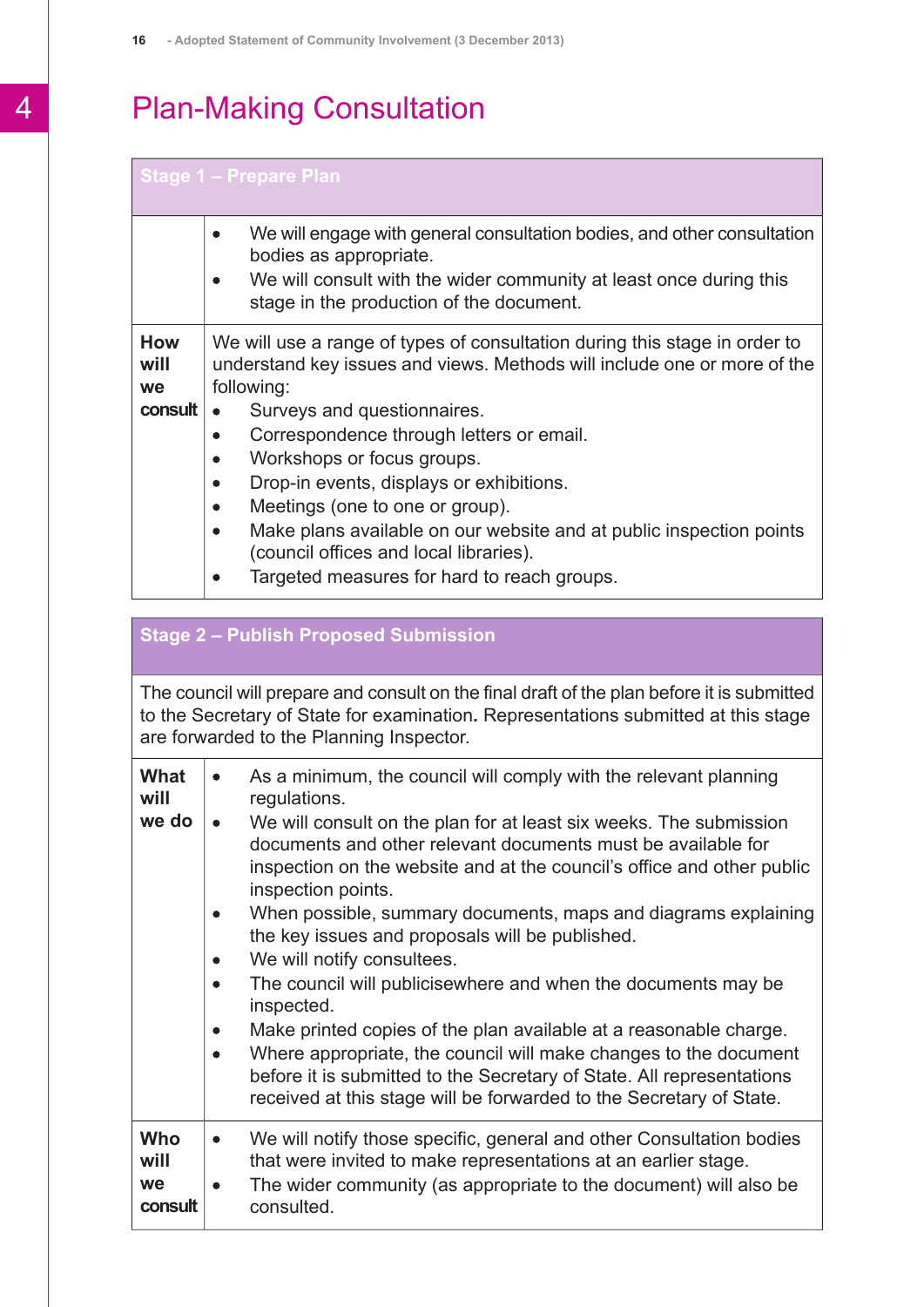| <b>How</b><br>will<br>we | $\bullet$ | We will contact everyone on our planning consultation database by<br>letter or email and we will use targeted measures for hard to reach<br>groups. |
|--------------------------|-----------|-----------------------------------------------------------------------------------------------------------------------------------------------------|
| $const \cdot$            |           | To explain the preferred plan we will use one or more of the following<br>methods: events, displays, exhibitions or meetings.                       |

| Stage 3 - Examine                  |                                                                                                                                                                                                                                                                                                                                                                                                                                                                                           |  |  |  |  |
|------------------------------------|-------------------------------------------------------------------------------------------------------------------------------------------------------------------------------------------------------------------------------------------------------------------------------------------------------------------------------------------------------------------------------------------------------------------------------------------------------------------------------------------|--|--|--|--|
|                                    | The council is required to submit the plan and supporting information to the Secretary<br>of State and take it through a public examination. The Inspector will take into account<br>written comments on the plan and if invited by the Inspector people can also appear<br>at the examination to speak in support of, or against, the plan.                                                                                                                                              |  |  |  |  |
| What<br>will<br>we do              | We will comply with all the relevant planning regulations for the<br>$\bullet$<br>submission and examination of the plan.<br>This means we will ensure that all the relevant submission documents<br>$\bullet$<br>are available for inspection on our website and at the council's office<br>and other deposit points.<br>We will publish full details of the submission.<br>The Programme Officer will publish full details of the examination of<br>the plan on the website.            |  |  |  |  |
| <b>Who</b><br>will<br>we<br>notify | We will notify all those specific, general consultation bodies, and other<br>$\bullet$<br>bodies who have previously been invited to make representations on<br>the plan, about the submission of the plan to the Secretary of State.<br>We will also notify anyone else who requested to be notified of the<br>submission of the plan to the Secretary of State.<br>The Programme Officer will notify all those who commented on the<br>plan at stage 2 with details of the examination. |  |  |  |  |
| <b>How</b><br>will<br>we<br>notify | Consultees will be informed by letter or email.                                                                                                                                                                                                                                                                                                                                                                                                                                           |  |  |  |  |

### **Stage 4 - Adopt**

Following the Examination, the Inspector will produce a report. The council will consider the Inspector's report, make changes and adopt the final plan where appropriate.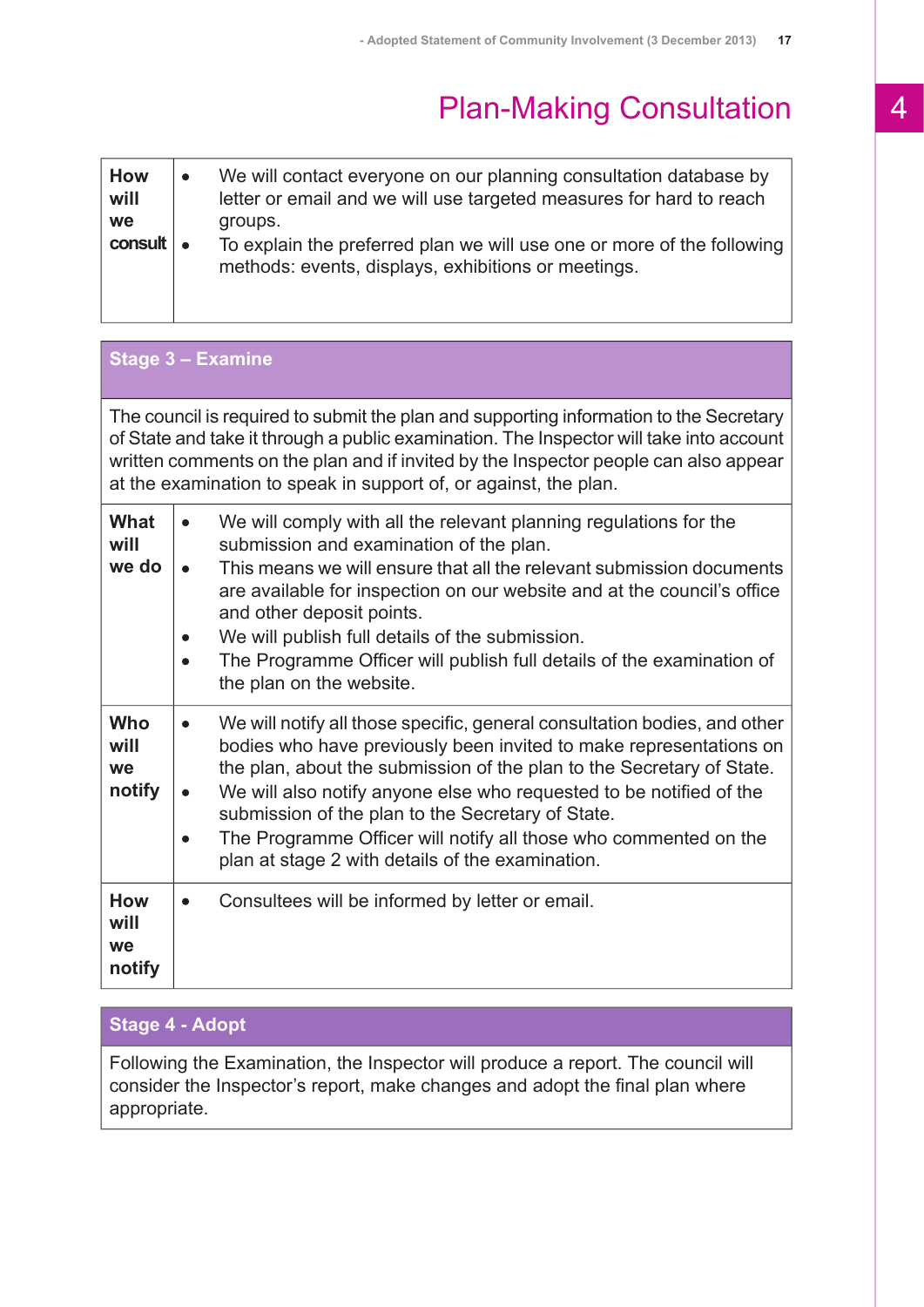| What<br>will<br>we do       | $\bullet$ | We will publish the Inspector's report and notify anyone who requested<br>to be notified.<br>We will make the adopted document, sustainability appraisal report,<br>relevant information and adoption statement available for inspection<br>at the council's main office and on the website. |
|-----------------------------|-----------|----------------------------------------------------------------------------------------------------------------------------------------------------------------------------------------------------------------------------------------------------------------------------------------------|
| Who<br>will<br>we<br>notify | $\bullet$ | We will send the adoption statement to the Secretary of State and any<br>person who asked to be notified.                                                                                                                                                                                    |

**4.3** The processes for producing Supplementary Planning Documents (SPDs) are less rigorous as they are not part of the Development Plan and build on adopted policies in Local Plan documents. Figure 3 identifies the three stages and table 2 outlines the detail of community consultation. These stages are also applicable to the revision of the SCI, which is also a Local Development Document.



#### **Figure 3: Main stages in preparing Supplementary Planning Documents**

#### **Table 2: Three stages of producing Supplementary Planning Documents**

| <b>Stage 1 - Prepare Plan</b>                                                                                                                                                                                                         |                                                                                                                                                                                                                                      |  |  |  |  |  |
|---------------------------------------------------------------------------------------------------------------------------------------------------------------------------------------------------------------------------------------|--------------------------------------------------------------------------------------------------------------------------------------------------------------------------------------------------------------------------------------|--|--|--|--|--|
| The scoping stage helps to gather evidence and ideas and can look at alternative<br>approaches before preparing the document.                                                                                                         |                                                                                                                                                                                                                                      |  |  |  |  |  |
| What will we<br>do and who<br>will we<br>consult                                                                                                                                                                                      | We will consult with those individuals and bodies who are<br>$\bullet$<br>relevant to the successful implementation of the SPD.<br>We may consult more widely if it is considered relevant and<br>$\bullet$<br>appropriate to do so. |  |  |  |  |  |
| How will we<br>This will depend on the type of SPD. Methods will include one or<br>more of the following:<br>consult<br>Correspondence by letter or email.<br>Workshops or focus groups.<br>Meetings.<br>$\bullet$<br>Drop in events. |                                                                                                                                                                                                                                      |  |  |  |  |  |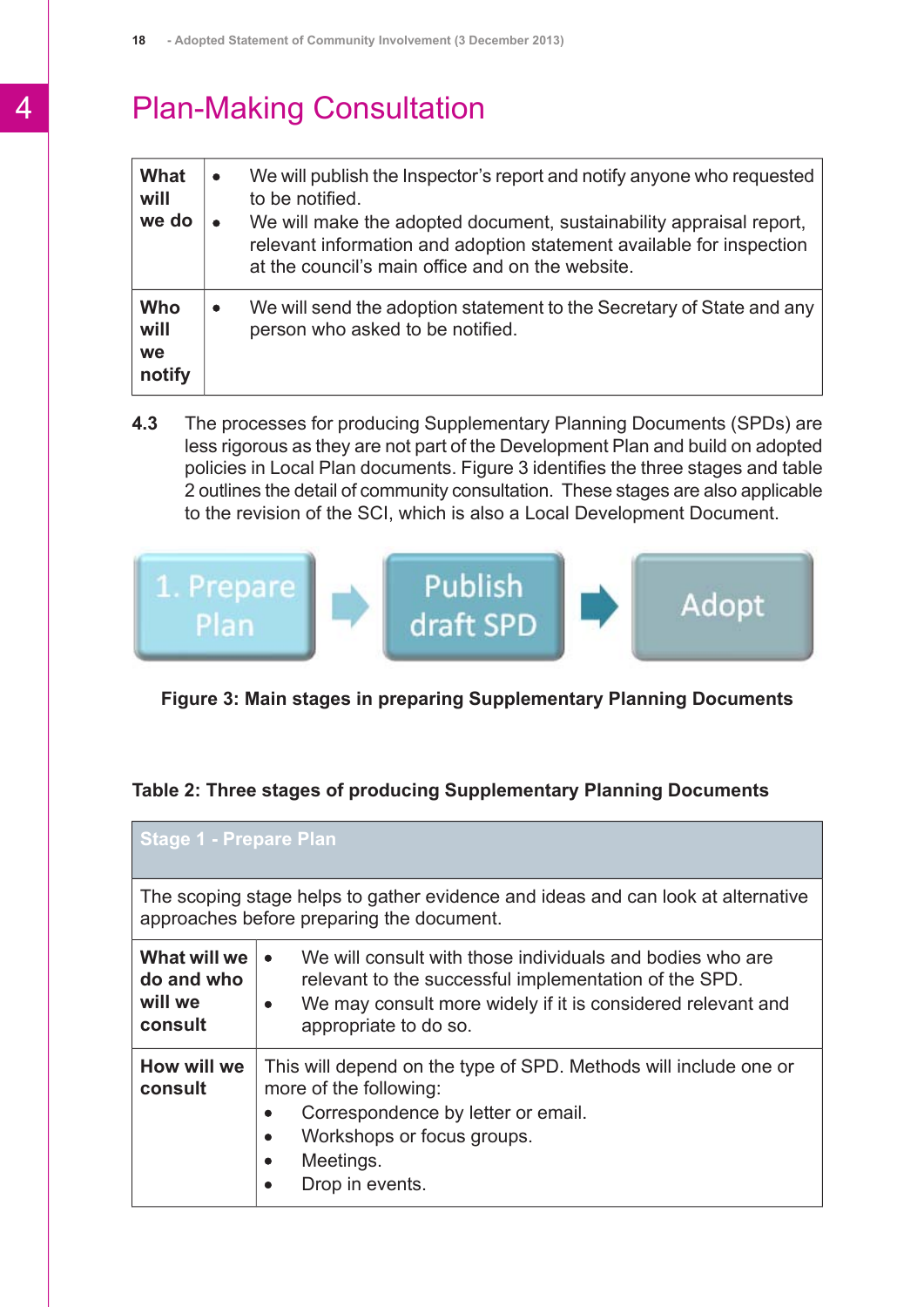### **Stage 2 - Publish Draft SPD**

The council is required to consult on the SPD. Publishing a draft provides opportunity to get comments on the document before it is finalised.

| What will we<br>do and who<br>will we<br>consult | As a minimum, the council will comply with the relevant planning<br>$\bullet$<br>regulations.<br>We will consult for at least 4 weeks and make copies of the draft<br>$\bullet$<br>SPD for inspection on the website and at the council's main<br>office and other locations as appropriate to the type of SPD.<br>We will consult the specific, general and other bodies who are<br>relevant to the topic of the SPD being prepared.<br>We will consult residents or persons carrying on business in the<br>area where it is appropriate to.<br>We will consider all representations received. |
|--------------------------------------------------|-------------------------------------------------------------------------------------------------------------------------------------------------------------------------------------------------------------------------------------------------------------------------------------------------------------------------------------------------------------------------------------------------------------------------------------------------------------------------------------------------------------------------------------------------------------------------------------------------|
| How will we<br>consult                           | This will depend on the type of SPD. Methods will include one or<br>more of the following:<br>Making documents available on the council's website and at<br>inspection points.<br>Correspondence through letters or emails.<br>Leaflets/Newsletters.<br>Targeted measures for hard to reach groups relevant to the<br>topic of the SPD.                                                                                                                                                                                                                                                         |

| Stage 3 - Adopt                                                                                                                                                                       |           |                                                                                                                                                                                         |  |  |
|---------------------------------------------------------------------------------------------------------------------------------------------------------------------------------------|-----------|-----------------------------------------------------------------------------------------------------------------------------------------------------------------------------------------|--|--|
| Once the council has taken into account comments and made any changes to the<br>document, it will be adopted by the council's Cabinet. An independent examination<br>is not required. |           |                                                                                                                                                                                         |  |  |
| What will we<br>$\bullet$<br>adoption statement on the website.<br>do<br>$\bullet$<br>of SPD.                                                                                         |           | We will adopt the SPD and publish the document and an<br>These documents will also be available for inspection at the<br>council offices and other locations as appropriate to the type |  |  |
| Who will we<br>notify                                                                                                                                                                 | $\bullet$ | We will send a copy of the adoption statement to any person<br>who has asked to be notified of the adoption.                                                                            |  |  |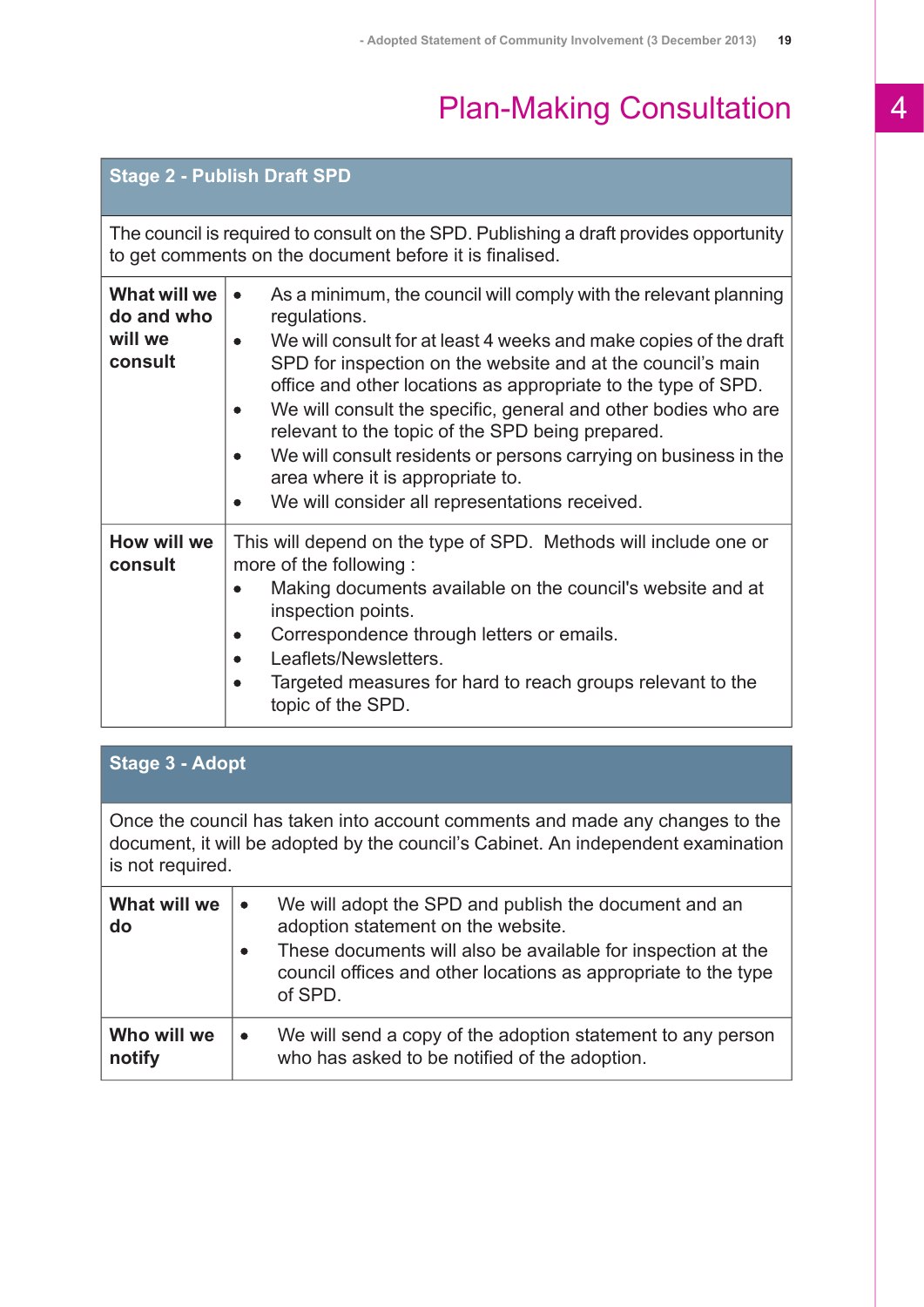#### **Increasing Participation and Representation**

- **4.4** It is important to recognise diversity within the borough and to consider the potential needs of all sections of the community, including those who do not have such a well developed culture of public participation. The council recognises that the planning system can seem complex and confusing and this can prevent some people getting involved.
- **4.5** The council's monitoring tells us that young people, younger adults, ethnic minorities, faith groups and sections of the community living in more deprived areas of the borough tend to be underrepresented or 'harder to reach' during consultation.To a lesser degree, women are often under-represented.
- **4.6** Consultation events held at fun days, or in our town centres tend to result in a more representative response than those held in council buildings. Providing shorter summarised versions of the full consultation document has also proved effective in reaching a wider audience.
- **4.7** To improve participation we will:
	- Produce non-technical and summarised versions of documents  $\bullet$
	- $\bullet$ Use the most appropriate methods to reach different parts of the community subject to the availability of resources
	- Respond to any reasonable requests to make consultation material more  $\bullet$ accessible.
	- Identify when local community events and other meetings / markets / fun  $\bullet$ days take place to enable the council to have a visible presence in the community during consultations.
	- Seek to coordinate community consultation programmes between the  $\bullet$ council's departments and others where feasible and effective to remove duplication, combat consultation fatigue and make the most of opportunities to maximise different skills and resources.
	- Find the right time of day to hold events (although it is difficult to always  $\bullet$ suit everyone) and explore alternative styles of consultations to engage young children and other hard to reach groups,
	- Investigate the use of other locations/ inspection points in addition to the  $\bullet$ usual locations, for example local shops and school.
	- Liaise with local organisations such as residents' groups, to disseminate  $\bullet$ information.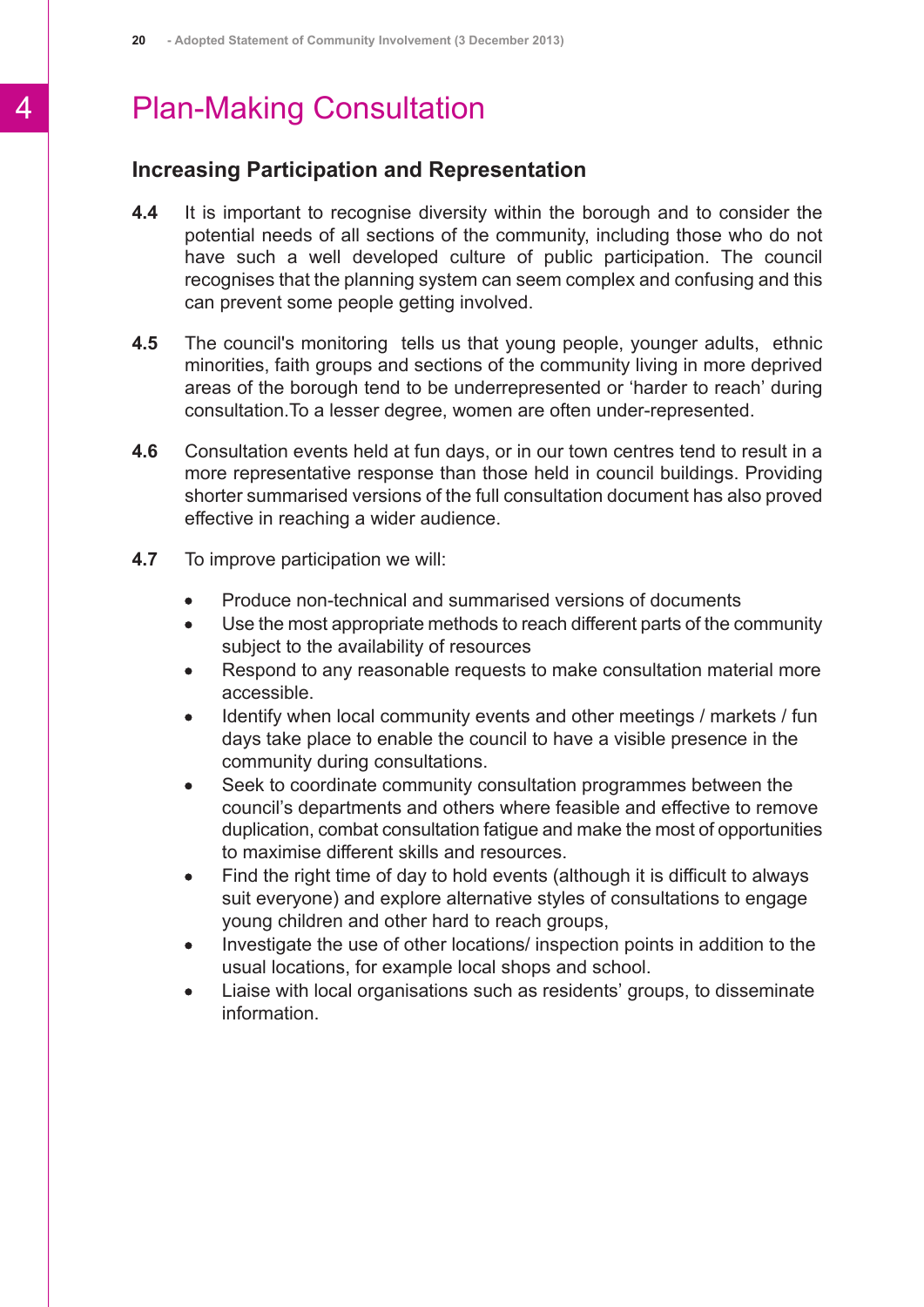#### **The Role of Elected Councillors**

- **4.8** Councillors have a key role to play in plan-making. They are involved in decision-making as plans and strategies are agreed by the relevant planning committee and approved by the council's Cabinet. In addition, the full council must approve Local Plan documents before they are submitted for examination or adoption**(1)**
- **4.9** Councillors are also community representatives, so people can get information from their ward councillors and share their views.

#### **Reviewing Comments and Consultation**

- **4.10** All consultation responses received online, or by letter or email within the prescribed timescales will be acknowledged and taken into account to inform the decisions that the council makes. However these decisions also have to take account of a number of other factors such as government policy and guidance, technical evidence and the sustainability appraisal.
- **4.11** We will make all the comments received publicly available and prepare and publish a summary of all the key issues and comments and how these issues have been addressed by the council.
- **4.12** The effectiveness of recent consultations is reviewed annually in the council's Annual Monitoring Reports, which are available on the council's website or from the planning policy team.
- **4.13** When consultees submit comments on consultation documents, they are given the option of completing a number of monitoring questions. The council will publish information on the profile of consultees who have responded and their views on the consultation. The purpose of this it to assist the council in monitoring the effectiveness of its community involvement activities and efforts to engage identified hard to reach groups.

#### **Regular Updates**

- **4.14** There can often be a long gap in time between the consultation stages covered in Table 1. The council has recognised that it is important to keep the community regularly updated on progress during these periods in order to ensure they remain connected with the process and aware of progress.
- **4.15** In order to achieve this, the council launched 'Local Plan News' in May 2013. The intention is that this will be issued to those registered on our consultation database and also published on the council's website. People are able to add their details to this database at any time via: [http://consult.welhat.gov.uk/common/register.jsp](http:// http://consult.welhat.gov.uk/common/register.jsp)

<sup>1</sup> Welwyn Hatfield Borough Council Constitution http://www.welhat.gov.uk/index.aspx?articleid=1153.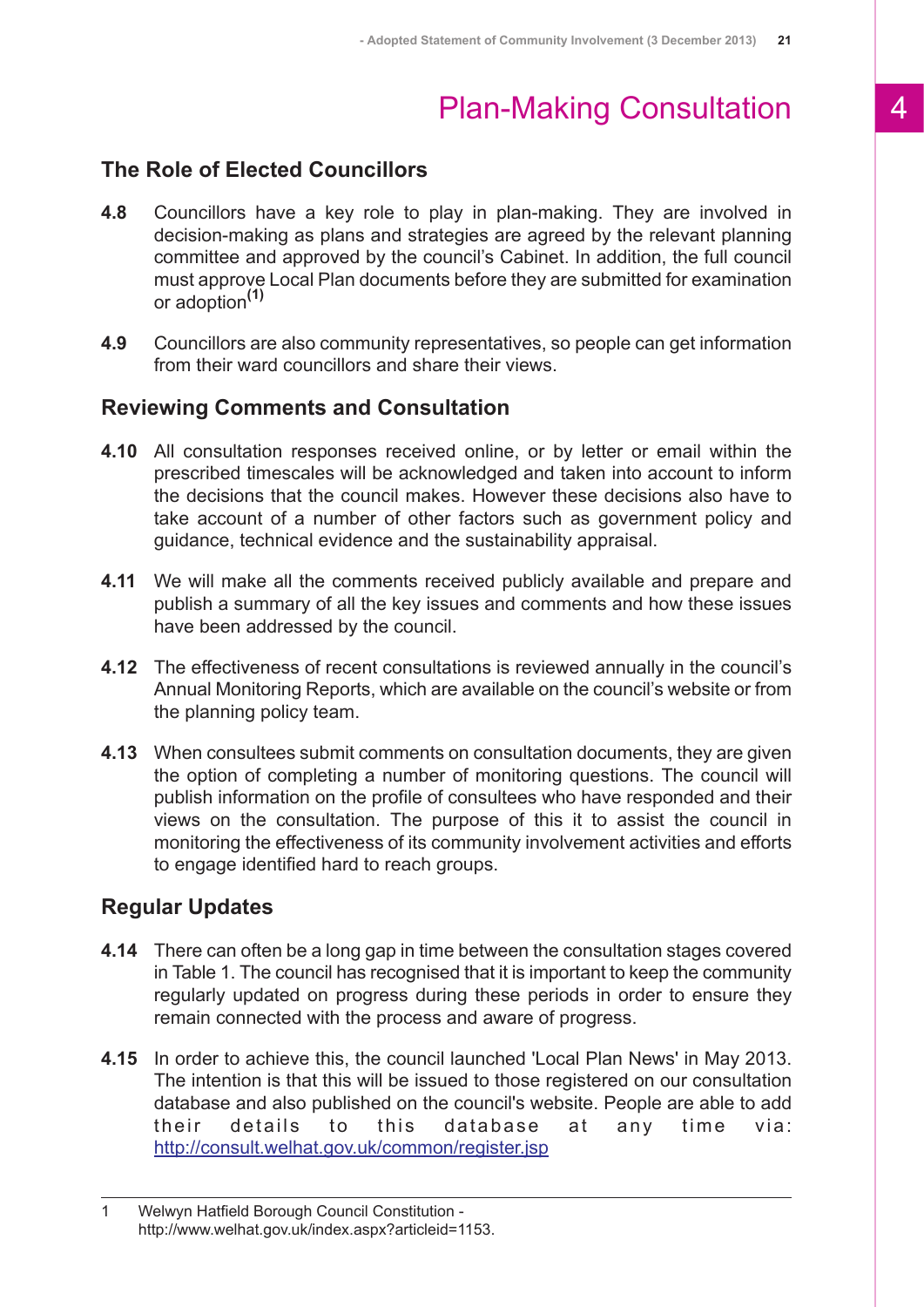### <span id="page-22-0"></span>**5. Consultation on planning applications**

- **5.1** For many people, the submission of a planning application, on a neighbouring or nearby site or premises, is the first, and possibly, the only time that they will become directly involved in the planning system. It is important that anyone who feels that they may be affected by a development proposal or has an opinion that they wish to be taken into account before a decision is made, is able to take part in and respond to consultation.
- **5.2** This section sets out the consultation requirements for applicants before a planning application is submitted, how the rest of the community will be informed about applications and how they can be involved in influencing decisions.

#### **Pre-application consultation and advice**

- **5.3** Before submitting a planning application, we encourage prospective applicants to seek advice at the pre-application stage. This allows for the identification of issues and constraints at an early stage in the design process; it enables concerns to be raised early; and can improve the quality of the scheme.
- **5.4** At an early stage, developers should discuss with service providers the implications of development on, and contribution towards, provision of infrastructure. In addition, where proposals are of particular significance, for example they would involve a significant impact upon the main retail, commercial, employment and leisure facilities of the borough, then the council will encourage prospective developers to undertake pre-application consultation with the community. This would usually be through the use of public meetings, meetings with local residents groups, amenity groups or parish/town councils, exhibitions and press releases. However, the council cannot make prospective developers or residents seek pre-application advice or carry out consultation. In some circumstances quite significant forms of development may not have been subject to any pre-application discussion.

#### **Development Briefs / Master Plans**

- **5.5** Before an application is submitted, developers should check with the council if a masterplan or development brief is needed. These documents are generally relevant to large or significant sites and are used as the basis by which planning applications submitted on the site will be determined.
- **5.6** Where developers and/or landowners prepare a brief, this must be prepared in consultation with the council and must be subject to public consultation before it can be endorsed by the council's committee (in order to be used as a material consideration in any planning application).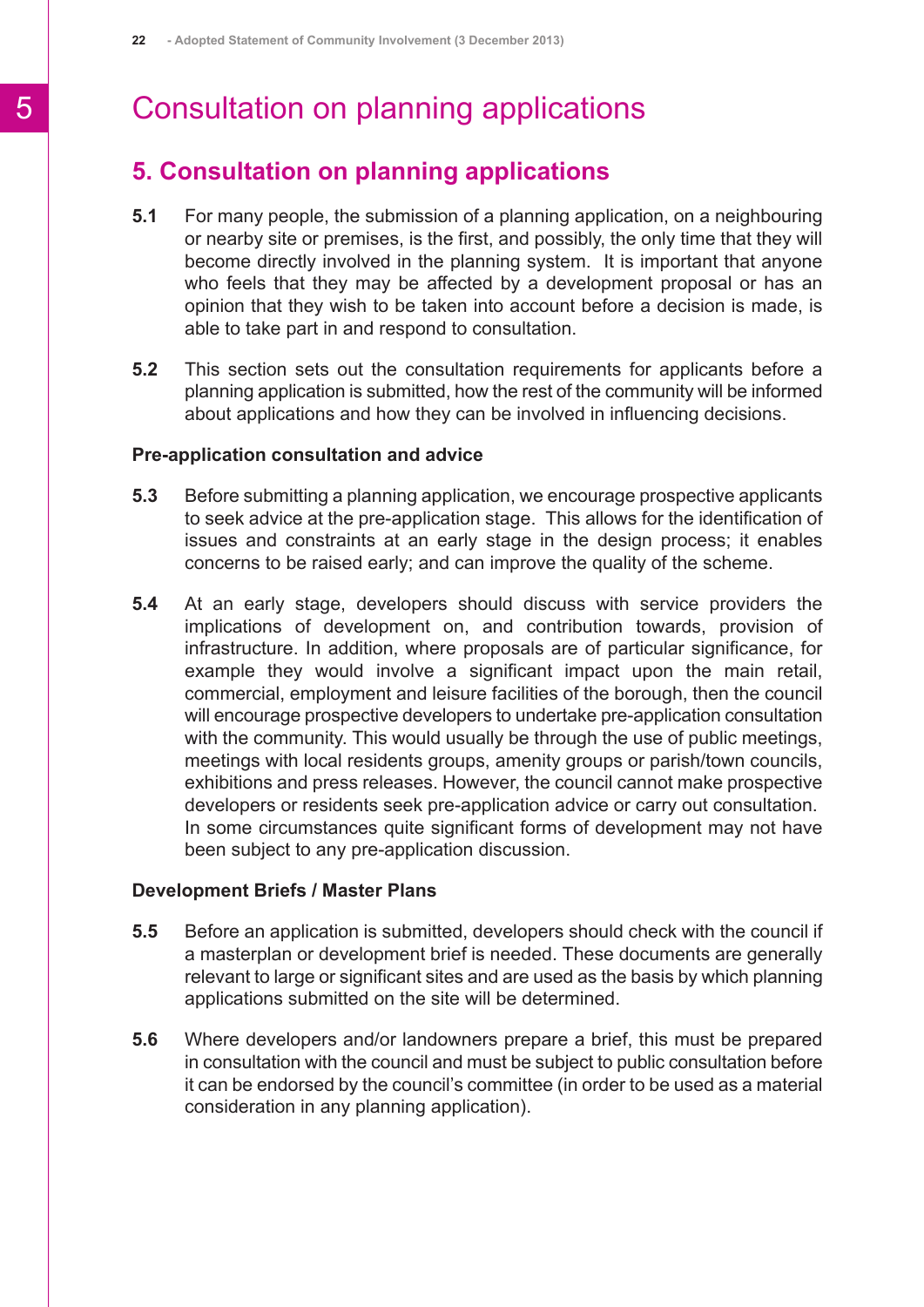#### **Development Consultation Forum**

- **5.7** The council offers a consultation forum for large schemes, with the aim of improving councillor and public involvement in the pre-application process, and providing greater understanding of potential large developments within the borough.
- **5.8** The consultation forum is a public meeting, where a developer is able to explain proposals directly to councillors and the public at an early stage, before a decision is made on a planning application. The process is designed to help the developer deal effectively with important issues and to reduce delay and frustration in the formal planning process.
- **5.9** The forum aims to improve the planning process for schemes which have a wider impact on the local community within the borough. Whilst developers will be encouraged to use the forum for larger schemes it is not mandatory and it will depend upon their co-operation and willingness to take part.
- **5.10** The following types of development schemes will be considered:

Proposed large-scale developments which include significant social, community, health or education facilities, or where early public discussion of issues would be useful

Proposed developments of 50 units or more of housing

Proposed developments of 10,000 or more square metres of industrial, commercial or retail floorspace

**5.11** Members of the public can attend the forum and listen to the presentations and questions. Councillor members of the forum and officers of the council will be allowed to ask the developer/agent/invited speaker questions to clarify issues or matters of fact.

#### **Planning Performance Agreements**

- **5.12** Planning Performance Agreements (PPAs) are primarily aimed at complex development proposals. They are voluntary agreements that commit applicants, local planning authorities and partner organisations to an agreed timetable for determining proposals. Essentially they are a collaborative project management process, which aim to improve the quality of development and decision making by taking away national targets for determining an application (13 or 16 weeks).
- **5.13** Community engagement in this process will follow the procedures set out on Welwyn Hatfield's website, which are known as the Planning Performance Agreements Charter. As a minimum this will include consultation with the relevant parish or town councils and any established resident groups. Where desirable, a community forum will be set up to allow for regular communication and input with the local community. In addition, the applicant will normally be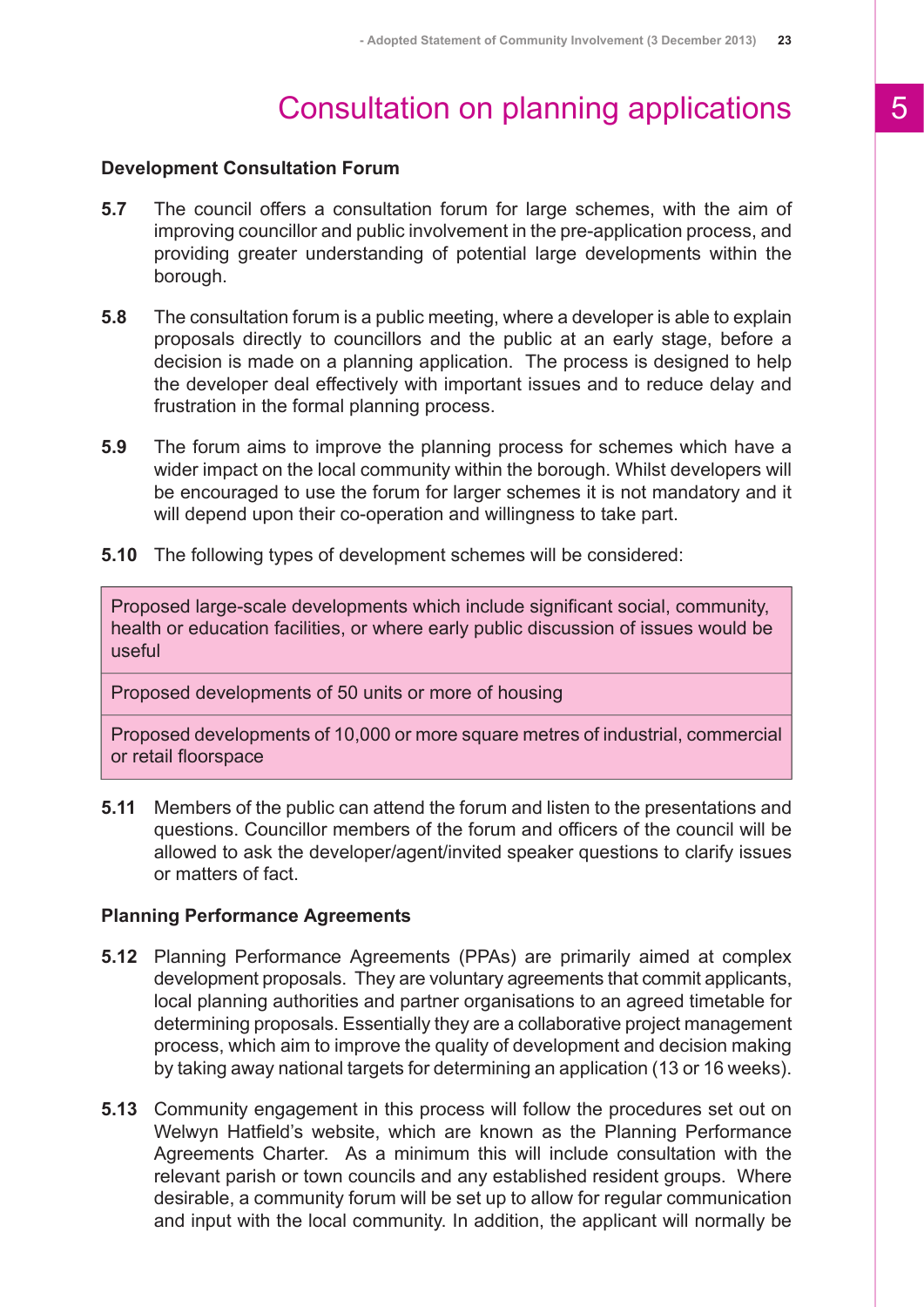expected to hold a Developer Consultation Forum to keep councillors involved. Notwithstanding the above, the council will also undertake separate consultation as part of the formal planning application process, in accordance with the requirements of this Statement of Community Involvement.

#### **How, when and who will we consult on planning and other Applications?**

- **5.14** The Government sets out minimum requirements for consultation in the Town and Country Planning (Development Management) (England) Order 2010 and the Planning (Listed Buildings and Conservation Areas) Act 1990 for development affecting a Listed Building or the character or appearance of a Conservation Area.
- **5.15** As outlined in section 2, the legislation identifies statutory consultees that the council must engage with. These include environmental organisations (such as Natural England, the Environment Agency and English Heritage) and local services and infrastructure providers (including Highways Agency, Hertfordshire County Council and utilities companies). The local community is also engaged as neighbours receive letters and/or site notices are displayed. The council asks for comments within a 21 day period. For further information on consultation procedures and consultees please contact the development management administrative team.
- **5.16** The consultation varies depending on the type and stage of the planning application. Four different types of application can be identified:
	- Major Residential development of 10 or more dwellings or on a site of  $\bullet$ 0.5 hectares or more, non-residential development on a site of at least 1 hectares and creation of 1000 square metres or more of gross floorspace.
	- Departure Applications that do not conform to policies adopted in the  $\bullet$ Development Plan.
	- Minor and other Development that does not meet the criteria for major  $\bullet$ development and other applications including householder, change of use, estate management applications, telecommunications, works to preserved trees or those in a conservation area and advertisements.
	- Listed building and conservation area- Listed Building and Conservation  $\bullet$ Area Consent.
- **5.17** Table 3 identifies who and how people are consulted for each of these application types. It indicates how the council or the applicant/developer will tell the community about the proposal and if it is a mandatory or voluntary requirement.

#### **Table 3: Community consultation and publicity on planning applications**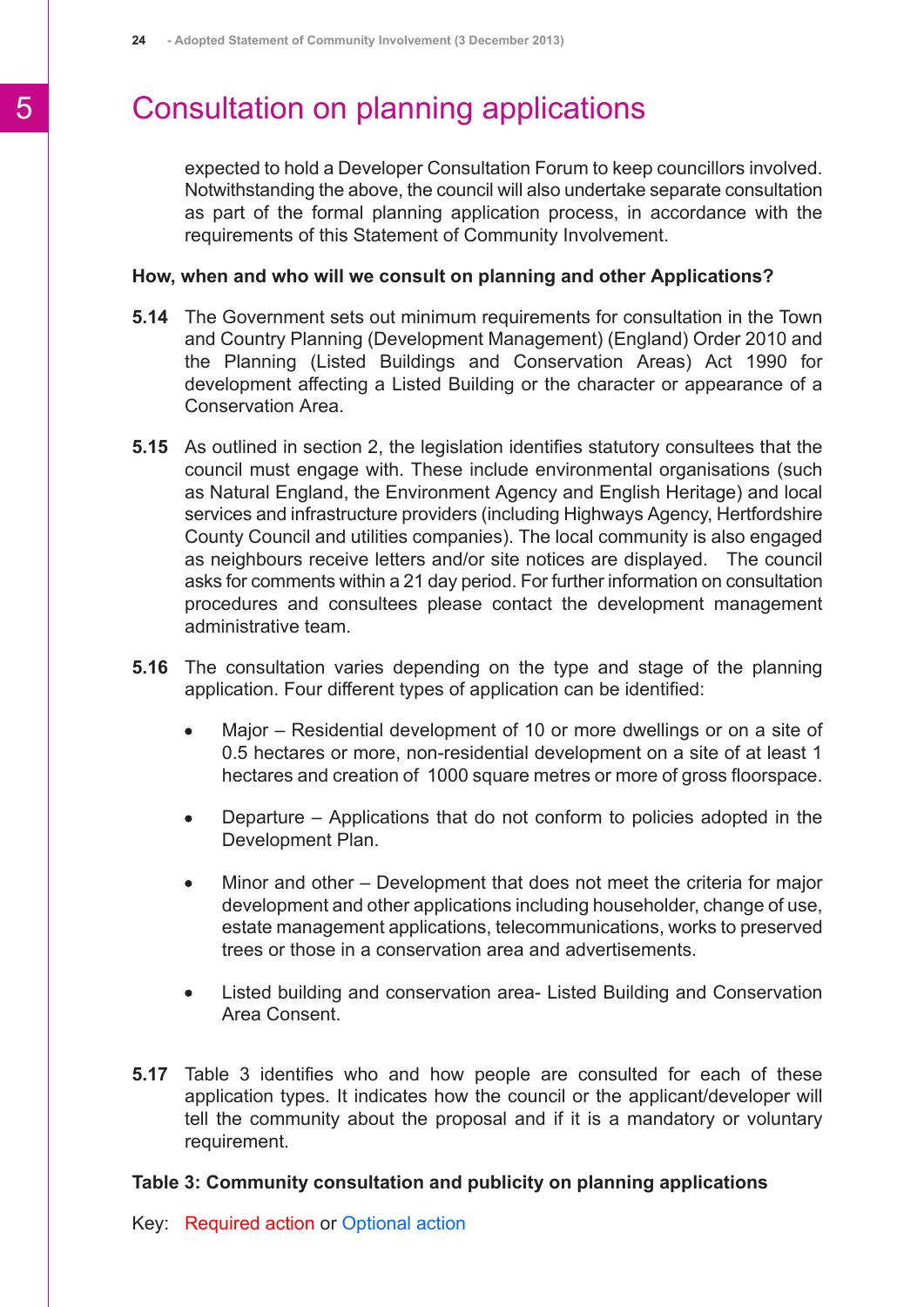| <b>Stage</b>               |                                                                                                             | <b>Category of Application</b>        |                                                                                                                                                                                                                   |                                                                            |  |
|----------------------------|-------------------------------------------------------------------------------------------------------------|---------------------------------------|-------------------------------------------------------------------------------------------------------------------------------------------------------------------------------------------------------------------|----------------------------------------------------------------------------|--|
| PRE-<br><b>APPLICATION</b> | <b>Community</b><br>involvement<br>technique                                                                | <b>Major and</b><br><b>Departures</b> | <b>Minor and other</b><br>(other includes<br>householder, change<br>of use,<br>telecommunications,<br>estate management,<br>advertisements and<br>works to preserved<br>trees or those in a<br>conservation area) | <b>Listed</b><br><b>Building and</b><br><b>Conservation</b><br><b>Area</b> |  |
|                            | Press release                                                                                               | <b>Applicant</b>                      | $\overline{a}$                                                                                                                                                                                                    |                                                                            |  |
|                            | <b>Public meetings</b><br><b>Exhibitions</b>                                                                | <b>Applicant</b>                      | $\overline{a}$                                                                                                                                                                                                    |                                                                            |  |
|                            | Leaflets                                                                                                    | <b>Applicant</b>                      |                                                                                                                                                                                                                   |                                                                            |  |
|                            | <b>Consult with</b><br><b>Residents</b><br>Associations,<br>amenity groups<br>and parish /<br>town councils | <b>Applicant</b>                      | Applicant                                                                                                                                                                                                         | Applicant                                                                  |  |
|                            | Consult with<br>neighbours                                                                                  | <b>Applicant</b>                      | <b>Applicant</b>                                                                                                                                                                                                  | <b>Applicant</b>                                                           |  |
|                            | Pre-application<br>discussion with<br>council                                                               | <b>Applicant</b><br>Council           | Applicant<br>Council                                                                                                                                                                                              | <b>Applicant</b><br>Council                                                |  |
|                            | Development<br>Consultation<br>Forum                                                                        | <b>Applicant</b><br>Council           | $\overline{a}$                                                                                                                                                                                                    |                                                                            |  |
| <b>APPLICATION</b>         | Notice to owner<br>or appropriate<br>advertisement                                                          | Applicant                             | Applicant                                                                                                                                                                                                         | Applicant                                                                  |  |
|                            | Consultation<br>statement                                                                                   | <b>Applicant</b>                      | <b>Applicant</b>                                                                                                                                                                                                  | Applicant                                                                  |  |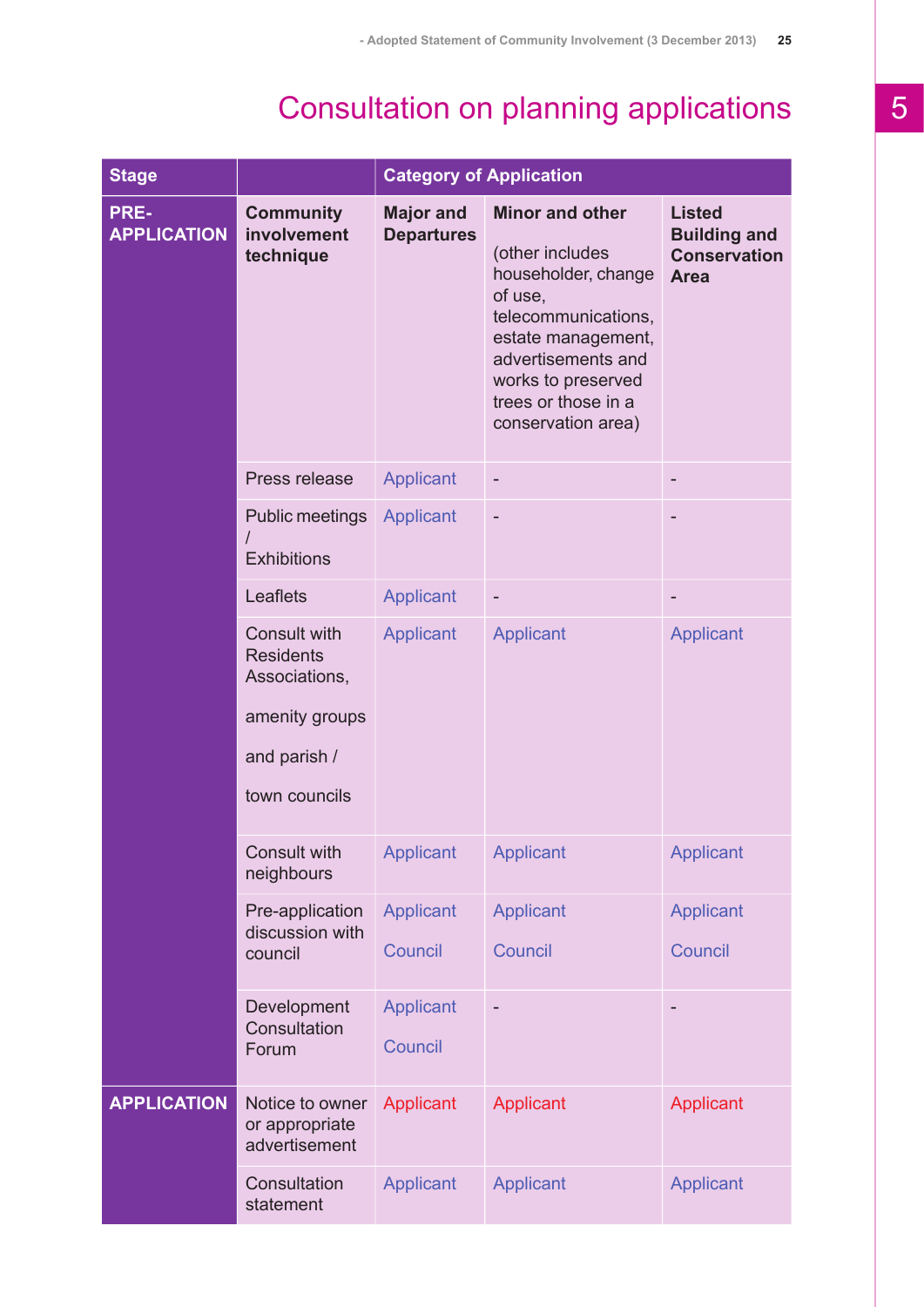| <b>Stage</b> |                                                                                          | <b>Category of Application</b> |                             |                             |
|--------------|------------------------------------------------------------------------------------------|--------------------------------|-----------------------------|-----------------------------|
|              | Neighbour<br>notification<br>and/or site<br>Notice *                                     | Council                        | Council                     | Council                     |
|              | Advert in<br>newspaper                                                                   | Council<br><b>Applicant</b>    | Council<br><b>Applicant</b> | Council<br><b>Applicant</b> |
|              | <b>Display Council</b><br>application on<br>council website<br>and at council<br>offices | Council                        | Council                     | Council                     |
|              | Publish weekly<br>list of<br>applications on<br>council's<br>website                     | Council                        | Council                     | Council                     |
|              | Consult<br>Statutory<br>consultees                                                       | Council                        | Council                     | Council                     |
|              | <b>Consult ward</b><br>councillors                                                       | Council                        | Council                     | Council                     |
|              | Consult<br>town/parish<br>councils                                                       | Council                        | Council **                  | Council                     |
|              | Community<br>meetings /<br>exhibitions                                                   | <b>Applicant</b>               |                             |                             |
|              | Press release                                                                            | Applicant<br>Council           | Applicant<br>Council        |                             |

Sometimes to overcome deficiencies in a proposal or on request of an applicant, amendments are made to a submitted scheme before a decision on it has been made.

When these are 'minor' amendments, which go towards addressing objections to proposals, the council will not normally re-consult on the scheme. If more significant amendments are made that introduce new elements to the scheme the council will often consult again. The consultation may be for a shorter time or for some of the consultees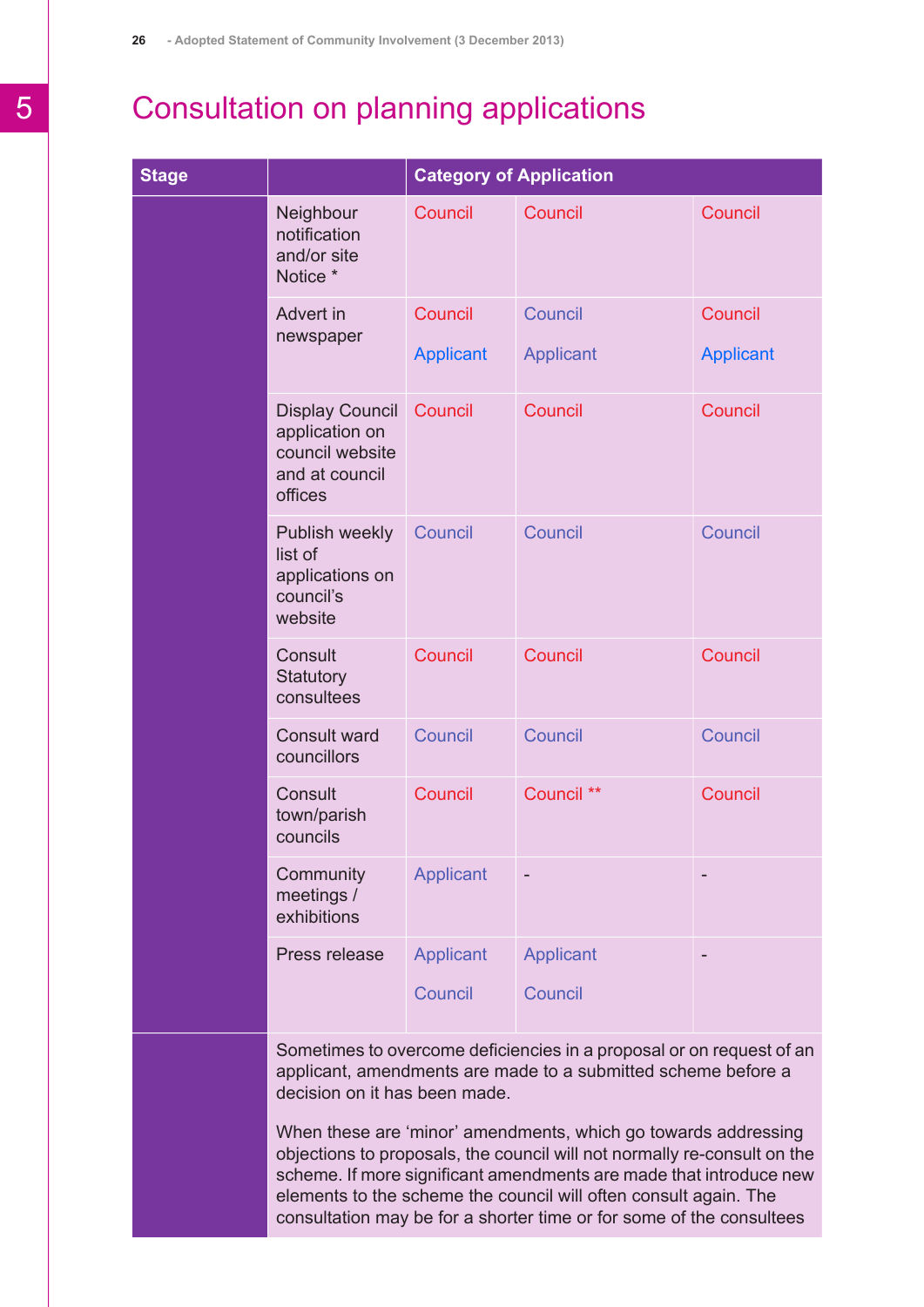| <b>Stage</b>                       | <b>Category of Application</b>                                                                                                                                                                                                                                                                                                                                                                                                                                                                                                                                                                                   |  |
|------------------------------------|------------------------------------------------------------------------------------------------------------------------------------------------------------------------------------------------------------------------------------------------------------------------------------------------------------------------------------------------------------------------------------------------------------------------------------------------------------------------------------------------------------------------------------------------------------------------------------------------------------------|--|
|                                    | because in general, the proposals will now be familiar to those notified<br>and their comments need only be addressed to the changes that have<br>made, rather than matters of principle.                                                                                                                                                                                                                                                                                                                                                                                                                        |  |
| <b>POST-</b><br><b>APPLICATION</b> | If an applicant wants to make an amendment once planning permission<br>has been granted, applications can be made to establish if the changes<br>are 'non material' so would not need a new planning application. These<br>changes do not require additional consultation. The council will decide<br>each case on the individual circumstances of the application and details<br>about the process are available on our website.<br>When a change is 'material' you are advised to submit a new planning<br>application, which will be subject to the council's usual publicity and<br>consultation procedures. |  |

\* Further information and guidance will be available on the Councils website

\*\*n/a for Estate Management applications as there is no parish or town council in Welwyn Garden City.

#### **How can you be involved?**

- **5.18** All planning applications and appeals are added to our online database. You can view and track planning applications as they progress. There are a number of ways you can comment on an application; comments can be made in writing, by email or submitted electronically using the on-line database. All comments received are a matter of public record and will be published on the council's website[www.welhat.gov.uk/planning.](http://www.welhat.gov.uk/planning)
- **5.19** The website sets out in detail how to comment on an application and when and how you can speak at Development Management Committee. Members of the public or the applicant are allowed to speak at the committee. They will be notified about this opportunity and invited to express their interest. However, the number of speakers is restricted to ensure the meeting progresses efficiently, so normally only one speaker is allowed for and against the proposal. A representative of the parish/town council is also permitted to speak.
- **5.20** A decision notice will be sent to the applicant and everyone who commented on the application will be notified of the decision.
- **5.21** For further advice, the Planning Aid Direct website may be useful: http://planningaid.custhelp.com/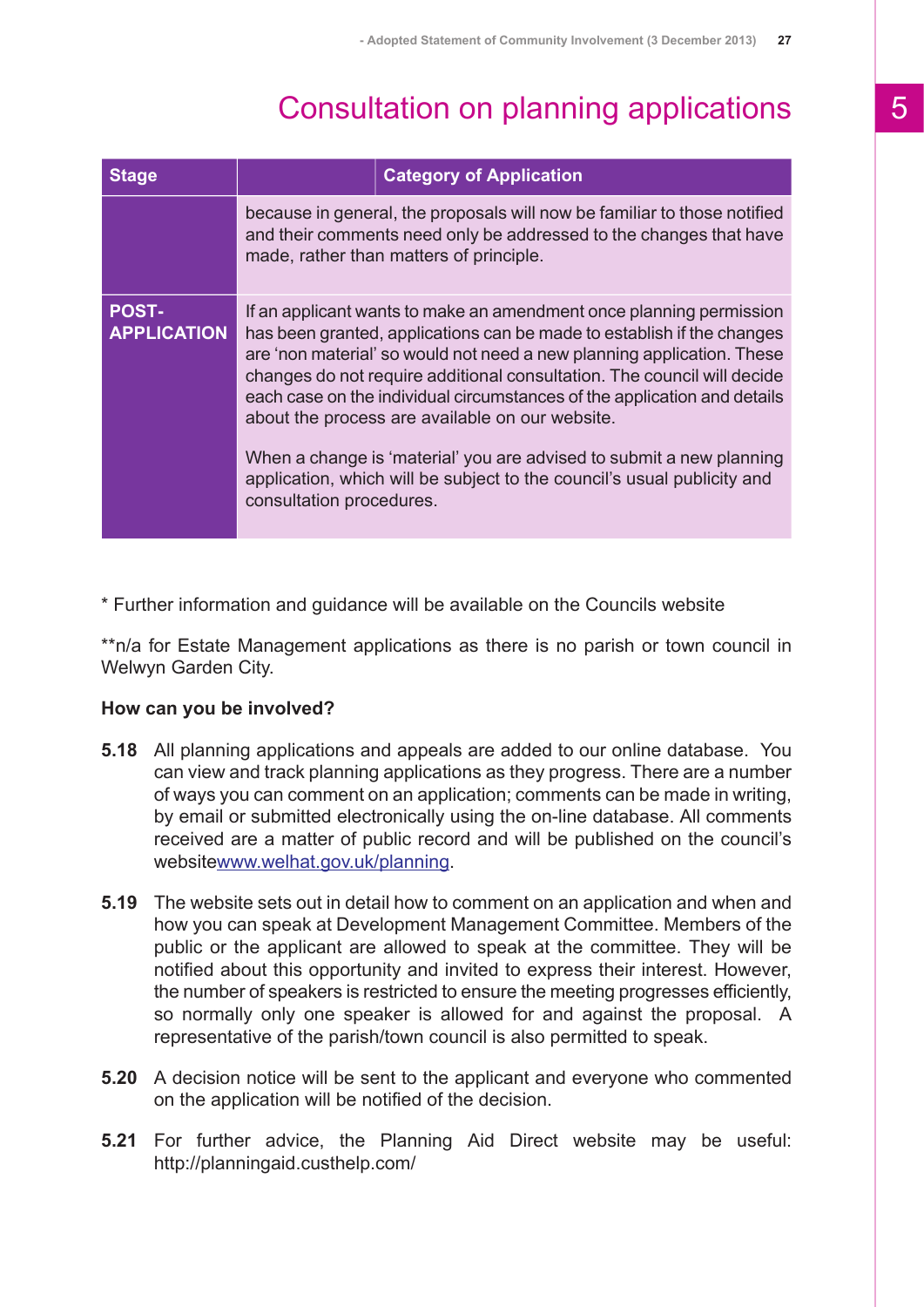#### **How we make decisions**

- **5.22** Most applications in Welwyn Hatfield are delegated decisions, which are applications decided by officers, under delegated powers. The remaining applications are looked at by the council's Development Management Committee, which comprises of 15 elected Councillors. The council's constitution, which can be viewed on the website, sets out when decisions will be made by the Committee.
- **5.23** When making a decision, the Committee receive an officer's report setting out the issues raised by the proposals including those raised as a result of consultation and the recommended decision. After discussion, the Committee will determine the application, although on occasion they may defer a decision if they feel more investigation of the issues is needed.

#### **Appeals**

- **5.24** After the council has reached a decision on a planning or related application, and has refused it or permitted it with conditions attached, the applicant has a right of appeal against that decision, either in writing or with a hearing. The requirements for notification with regard to appeals are set down in government regulation and the council will comply with these. Those who have commented on an application that is subject to an appeal may be invited to submit further comments to the Planning Inspectorate (often dependant on the type of appeal).
- **5.25** The council produces information on its website about the appeal process which gives further details of the appeal procedures and the potential for third parties to be involved.

#### **Review**

**5.26** The Council has set up an agent/developers' forum to discuss relevant issues regarding the planning process and to provide information to applicants, for example regarding new government policy. These meetings are six monthly and involve regular applicants/developers (those who submit five or more applications per year). This provides an opportunity for the council to promote the key principles of the Statement of Community Involvement and encourage pre-application consultation.